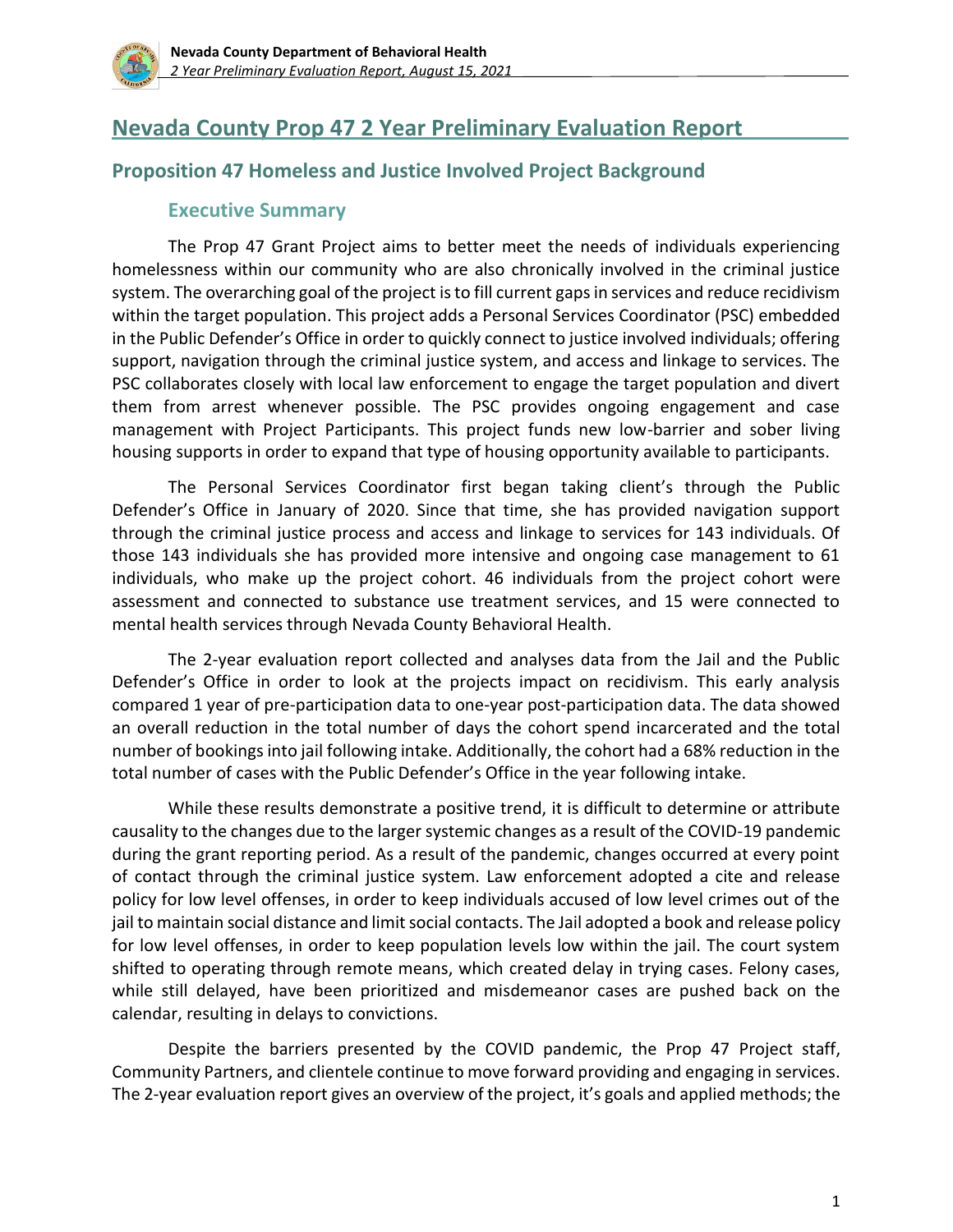

progress toward the outlined goals and objectives from January 2020 through June 2021; and discusses challenges and key accomplishments of the Prop 47 Project and closely related projects within the County that impact the project target population.

### **Overview of the Project**

The Nevada County Behavioral Health Department (NCBHD) and its dedicated community service partners utilized Prop 47 funding to expand and enhance the existing Homeless Outreach and Medical Engagement (HOME) Team to better meet the needs of people who are experiencing homelessness within our community who are chronically involved in the criminal justice system. The HOME Team deploys throughout the community to conduct targeted outreach and engage homeless individuals where they are located. The Team conducts outreach to people at their campsites in the forests and farther reaches of our rural county and collaborates with these individuals to identify and address their pressing needs in a welcoming and destigmatizing manner. The acute individual needs addressed include physical health, mental health, substance use disorder, housing, transportation, and justice involvement.

While Nevada County has taken a proactive approach to address the needs of our homeless population, many justice system-involved homeless individuals experiencing mental illness and substance use disorders are falling through the cracks. This is especially true for the target population for this project: mentally ill and/or addicted homeless individuals who are continuously arrested for low level misdemeanors and infractions. Homeless individuals arrested for felonies are generally diverted into established programs, such as Adult Drug Court, where they are incentivized to engage in services and housing support. However, the target population, committing lesser charges, has traditionally been underserved and has few or no options for diversion into much needed treatment, and little incentive to engage in services. The gaps in services and funding addressed by this project include:

- **EXT** Targeted outreach efforts to identify and locate criminal justice involved, homeless individuals;
- Providing targeted intensive case management support and navigation through the criminal justice process; and
- **•** Providing low barrier housing with support as many local housing programs and the local shelter have sobriety requirements that limit access, or cannot provide enough low barrier beds to accommodate the target population.

Through a strategic outreach effort, the target population for this project was selected from approximately 150 homeless individuals in Nevada County who have been arrested, charged with, or convicted of a criminal offense and have a history of mental health issues and/or substance use disorders. From that group, a cohort of 30-50 program participants were selected to receive intensive services.

This project added a Personal Services Coordinator (PSC) to the HOME Team in order to provide a specific focus on engaging homeless individuals with a high rate of criminal justice involvement. The Personal Services Coordinator collaborates closely with local law enforcement to engage these individuals and divert them from arrest whenever possible. In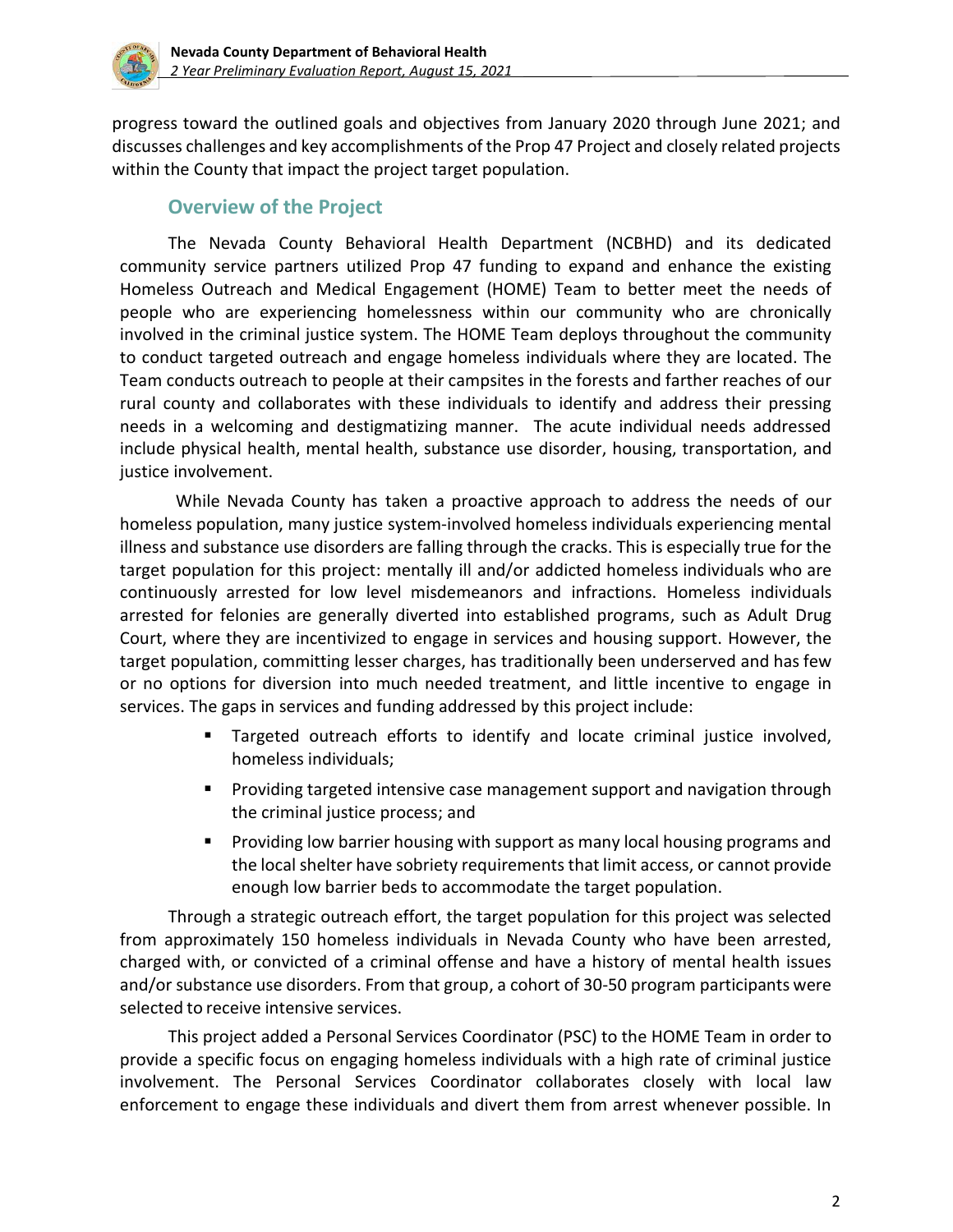

addition, the Personal Services Coordinator is embedded in the Public Defender's Office in order to quickly connect justice involved homeless people to services upon discharge from jail. The PSC provides ongoing engagement and case management with Project Participants.

In addition to the Personal Services Coordinator, funding for this project has funded new low-barrier and sober living housing supports in order to expand that type of housing opportunity available to participants. In line with the "Housing First" principles, this project assumes that housing should be the first step in breaking down barriers that individuals may be experiencing, including physical health needs, mental health needs, or substance use disorder needs. These strategies draw off recent success through a small pilot program of utilizing low barrier housing. This effort houses vulnerable individuals with a focus on behavioral expectations as opposed to traditional house rules of sobriety and engagement in treatment. According to a recent SAMHSA publication, trauma is both the cause and a consequence of homelessness. With this in mind, NCBHD gives employees and partner agencies the tools they need to effectively serve this community by including the implementation of trauma-informed care into their organizations.

Specific strategies the HOME Team and Personal Services Coordinator utilize include: building rapport through Motivational Interviewing and other engagement strategies; connecting individuals to trauma informed mental health services; providing screenings and access to substance use disorder assessments and treatment; housing navigation; and targeted case management. In addition to the Personal Services Coordinator, the HOME Team includes a nurse who engages people in direct medical evaluation and treatment, and a Peer Coordinator (someone with lived experience of homelessness and justice involvement) who helps break down the stigma and distrust around engaging in behavioral health services.

## **Project Goals and Objectives**

The overarching goal of the Homeless and Justice Involved Project is to break a cycle of low-level criminal activity and short-term incarceration through building rapport and engagement with a targeted cohort of traditionally service-resistant, justice-involved, homeless individuals. By working proactively to divert these individuals from jail into mental health and substance use disorder treatment with targeted housing supports the County supports a longterm goal to conserve community resources and reduce recidivism.

| Goal 1      |                                                                                          |  |
|-------------|------------------------------------------------------------------------------------------|--|
|             | Conduct outreach to establish a relationship with justice involved homeless individuals. |  |
| Objectives: | HOME Team will use the Coordinated Entry System to establish contact and                 |  |
|             | provide outreach to 150 justice involved homeless individuals.                           |  |

The strategic goals and objectives outlined for this Project are: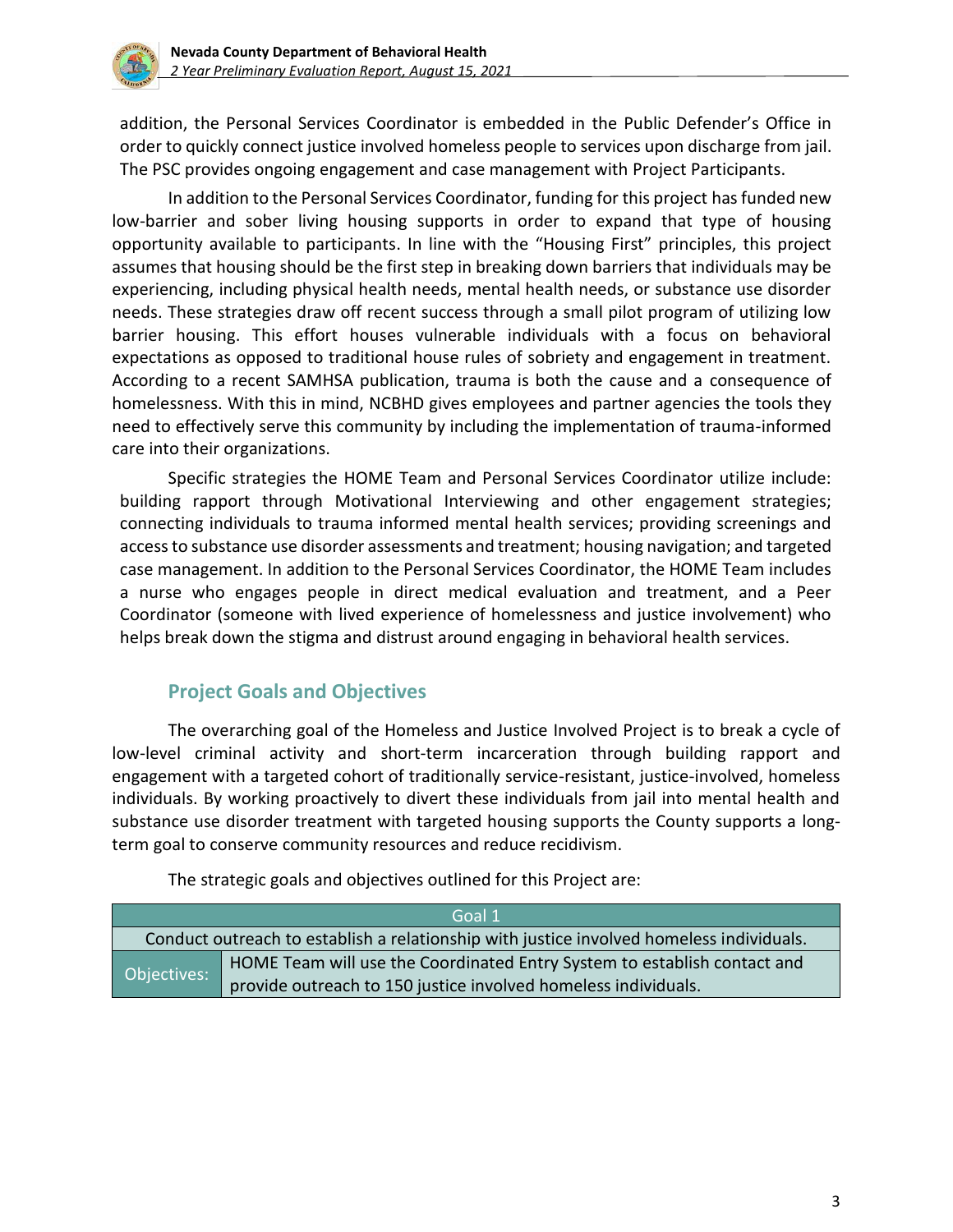

|             | Goal 2                                                                              |  |  |
|-------------|-------------------------------------------------------------------------------------|--|--|
|             | Decrease recidivism for homeless individuals who are justice involved by increasing |  |  |
|             | engagement in mental health and substance use disorder treatment for the program    |  |  |
|             | participants.                                                                       |  |  |
|             | A. From the larger cohort, 30 individuals with MI, CODs, or SUDs will be            |  |  |
| Objectives: | identified and provided with mental/behavioral health and/or substance              |  |  |
|             | use treatment, intensive case management, housing navigation,                       |  |  |
|             | employment and support services each year.                                          |  |  |
|             | B. 80% of these program participants will remain engaged with case                  |  |  |
|             | management and treatment services at minimum six months.                            |  |  |
|             | C. 75% of these program participants will spend fewer days incarcerated.            |  |  |

|             | Goal 3                                                                |
|-------------|-----------------------------------------------------------------------|
|             | Increase housing stability for program participants.                  |
|             | A. 50% of participants will secure transitional or permanent housing. |
| Objectives: | B. 50% of program participants will secure or increase monthly income |
|             | through employment or mainstream benefit programs.                    |

Process Measures utilized to help meet these goals and objectives are:

- A 1.0 FTE Personal Services Coordinator added the HOME Team;
- A 1.0 FTE Housing Personal Services Manager added the HOME Team;
- A 0.20 FTE Housing Specialist;
- Increasing the number of individuals connected to services and treatment;
- Providing sober living recovery house funding;
- Providing rental assistance funds
- Maintaining a master lease on a home.

## **Evaluation Methods and Designs**

### **Overview of Applied Method**

The HOME Team deploys into the community in order to meet and serve the community's homeless population where they are located. After initially contacting individuals, and once some connection is established with people who are potentially eligible, willing participants are provided with a vulnerability and needs assessment. The HOME Team's standard of practice identifies that those with self-identified substance use disorders are brought to Nevada County Behavioral Health for evaluation for eligibility for residential treatment, or be referred to one of the local partner substance use disorder agencies for less intensive outpatient treatment based on their individual level of need. People participating who have identified mental health challenges are brought to Nevada County Behavioral Health for a formal assessment, including coordination of other needed mental health interventions.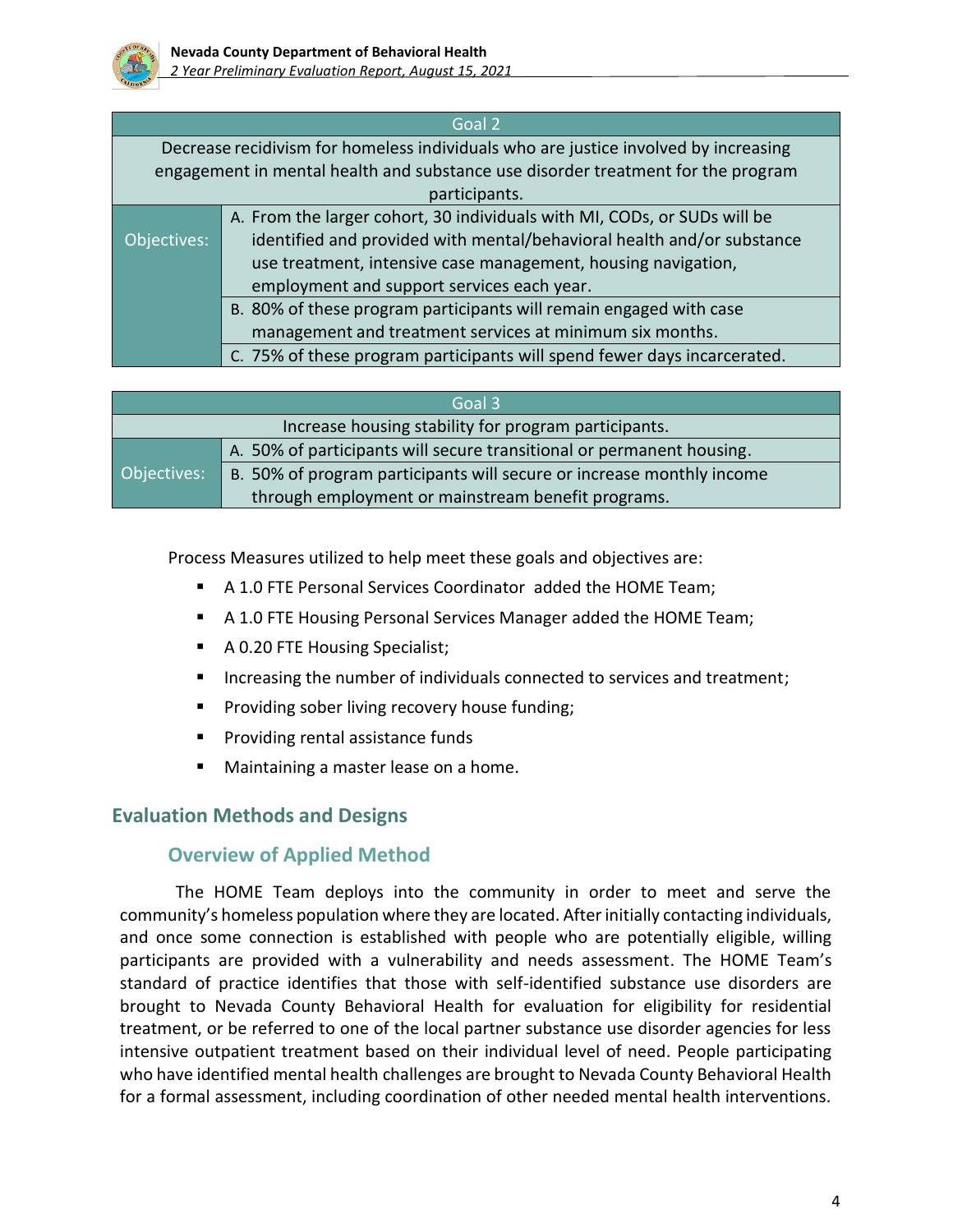

It is during this step of the process that a gap in services was identified and the need for alternative options for engagement became apparent, as many individuals are resistant to engage in traditional County offered services.

The Prop 47 funded HOME Team expansion allows for an alternative option for service resistant homeless individuals who are identified as having justice involvement. Those identified by the HOME Team as having mental health or substance use concerns and justice involvement are referred to the Personal Services Coordinator for further rapport building, ongoing case management, navigation of the criminal justice system, connection to mainstream benefits, employment support, education support, and targeted housing supports, with the long-term goal of engagement in more traditional services. The Personal Services Coordinator position offers a unique and flexible opportunity to engage with the target population; to work collaboratively with these individuals to identify and work toward meeting their pressing needs; and to work to rebuild trust between the individual and the County and Partner Agency Service Providers.

The Personal Services Coordinator (PSC) works hand in hand with clients to identify immediate, short term, and long-term needs in order to create a plan and skill development to meet those needs with the goal of improving their self-sufficiency. The Personal Services Coordinator position is embedded in the Public Defender's Office which allows for increased communication and a timely continuum of services between criminal justice and support service efforts. The PSC works collaboratively with cohort clients to provide scheduling and follow through with court dates and court mandated appointments, as well as a consistent presence to provide moral support during what can be difficult processes. The PSC works with clients to follow through with mandated and/or voluntary mental health and substance use disorder treatment. Nevada County has joined the California Drug Medi-Cal waiver and leverages this funding for both residential and outpatient substance use disorder treatment for Medi-Cal eligible clients. Finally, the PSC has access to additional options for housing support for the project involved cohort of individuals including rental assistance funds, low barrier beds, and master leased housing. These options provide the ability for these individuals to secure housing when they otherwise may not be eligible due to poor credit, rental history, or lack of references.



#### **Project Referral Process**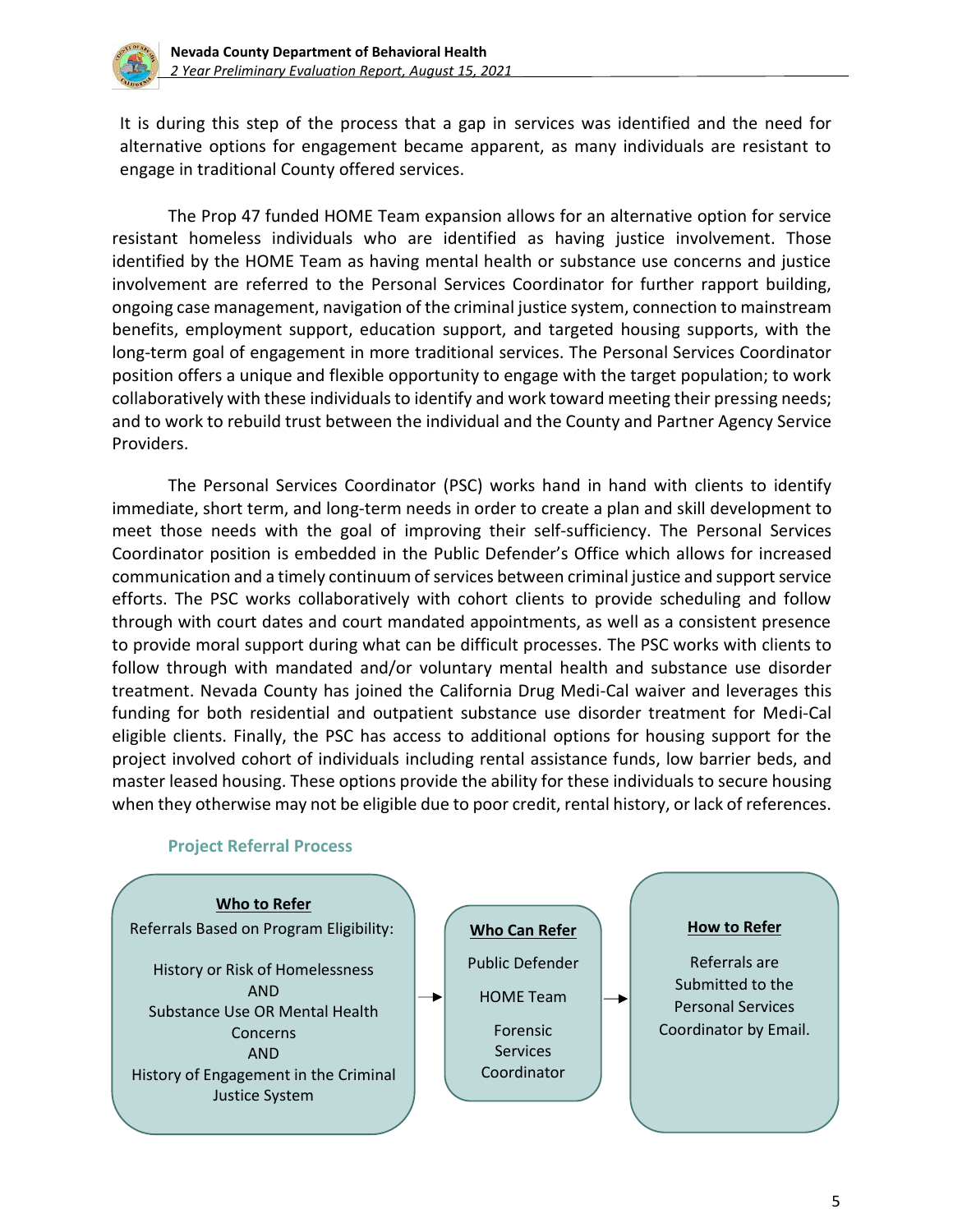

#### **Project Intake Process**

#### **Proposition 47 Intake Process**

- 1. Referral received by the Personal Services Coordinator (PSC).
- 2. PSC verifies basic eligibility requirements, confirms homeless status in HMIS, and enters information into HMIS if appropriate.
- 3. PSC establishes initial contact with individual referred and schedules intake assessment at the preferred location of the referral.
- 4. Intake questionnaire completed by individual referred in cooperation with PSC. Intake includes demographic information and referral's self-report of current services.
- 5. At intake, PSC reviews project content and goals with individuals, confirms interest in Project participation, obtains ROIs, and assigns a unique participant identifying number, that confirms enrollment in the Prop 47 Project Cohort.
- 6. When participant is open, PSC provides a warm hand off to Behavioral health for SUD/MH assessment.
- 7. Behavioral Health reviews previous contact with referral, provides SUD and MH assessment as needed, and referral for services.
- 8. Behavioral Health reports recommendations to PSC for follow up.
- 9. PSC provides ongoing intensive case management for Project Participants. This includes referral and support with housing, assistance obtaining employment and/or public benefits, referral for medical needs, assistance with scheduling, overcoming transportation barriers, connection to legal services, and warm hand off for SUD/MH activities.
- 10. PSC completes ongoing data collection and data entry. Reports collected quarterly.

### **Process Evaluation**

Process measures focused on tracking the project's implementation, operations, and service delivery is reviewed quarterly in order to ensure the efficacy and fidelity of the project. In order to provide a multi-faceted perspective during review, the County utilizes a mixedmethod process for ongoing program evaluation. This method provides for consideration of diverse perspectives on complex social issues by utilizing both quantitative and qualitative approaches to provide analysis and insight that one method alone may overlook. Progress reports documenting progress toward measurable objectives and goals (quantitative data) are shared and reviewed for trends quarterly by the local Prop 47 Advisory Committee to gain feedback. This information is presented and open for feedback both in closed quarterly meetings with the Prop 47 Local Advisory Committee Meetings and to the public during the quarterly Stepping Up Initiative Community Meetings. This allows the County to gain qualitative feedback from key informants and stakeholders to identify potential areas for adjustment and improvement. Quarterly evaluations document: numerical data on program participation, challenges and successes of the program to date, and any intentional shifts or changes to the program's implementation in order to better meet the needs of participants, as well as monitor that changes are not incidental or unaccounted for.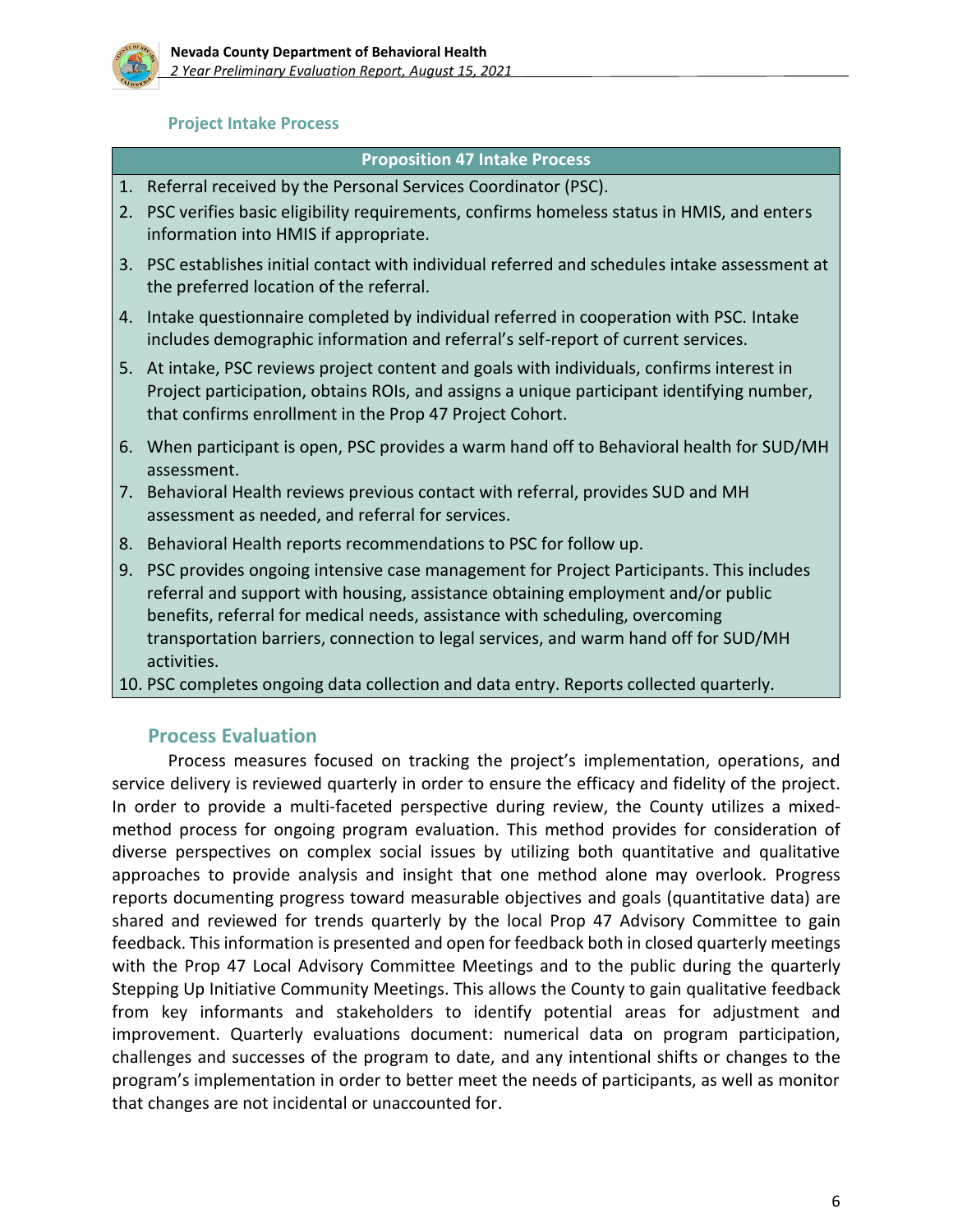

### **Outcome Evaluation**

Quantitative measures through an analysis of tracking program data are examined and reviewed on a quarterly basis with project reports comparing pre-/post- participation data completed on an annual basis (Table 2). The Project utilizes a Double Difference Project Participation analysis, where data from the 12 months prior to Project participation will be compared to data from the 12 months subsequent to Project participation to identify any pre- /post- participation differences in the areas of: frequency of mental health, substance use disorder, and/or case management service engagement; income or mainstream benefits; the number of days spent in transitional or permanent housing; the number of days the individual spent in jail; and the participant's recidivism rates. This data is tracked and graphed to identify any trends in program participation with correlating outcomes and a descriptive analysis provided pertaining to the results. These reports and outcomes will be compared to outcomes of similar models as well as to local trends, and feedback will be gathered from key informants within the Local Advisory Committee and stakeholders to help attribute causality of outcomes to program participation at the completion of the grant project.

### **Outcome Measures**

|                | <b>Homeless Outreach</b>                                                                                                                                                                                                                                                                                                                                                                            |  |  |
|----------------|-----------------------------------------------------------------------------------------------------------------------------------------------------------------------------------------------------------------------------------------------------------------------------------------------------------------------------------------------------------------------------------------------------|--|--|
| Objective:     | Provide Outreach to 150 justice involved homeless individuals.                                                                                                                                                                                                                                                                                                                                      |  |  |
| Measure:       | Data will be compiled from HMIS to determine the number of individuals that the<br>HOME Team contacted during the project implementation dates, and of those<br>individuals how many had reported previous justice involvement.                                                                                                                                                                     |  |  |
| Objective:     | 30 individuals from larger cohort will be connected to services through program<br>participation.                                                                                                                                                                                                                                                                                                   |  |  |
| Measure:       | A minimum of 30 individuals meeting the program criteria (homeless, MH and/or<br>SUD concerns, and justice involvement) for participation in the Proposition 47<br>Project will be enrolled in the program and provided intensive services.<br>Information from this cohort of individuals will be collected and tracked for the<br>purpose of the program's outcome evaluation and BSCC reporting. |  |  |
|                | <b>Program Participation</b>                                                                                                                                                                                                                                                                                                                                                                        |  |  |
| Objective:     | 80% of participants will remain engaged with case management and treatment<br>for a minimum of 6 months.                                                                                                                                                                                                                                                                                            |  |  |
| Measure:       | From the cohort selected for program participation, the number of individuals<br>who engage in case management and SUD or MH services over a 6 month<br>duration compared to the size of the cohort.                                                                                                                                                                                                |  |  |
| <b>Housing</b> |                                                                                                                                                                                                                                                                                                                                                                                                     |  |  |
| Objective:     | 50% of program participants will secure transitional or permanent housing.                                                                                                                                                                                                                                                                                                                          |  |  |
| Measure:       | Number of program participations to secure transitional or permanent housing<br>during program participation, for a minimum of 6 consecutive months.                                                                                                                                                                                                                                                |  |  |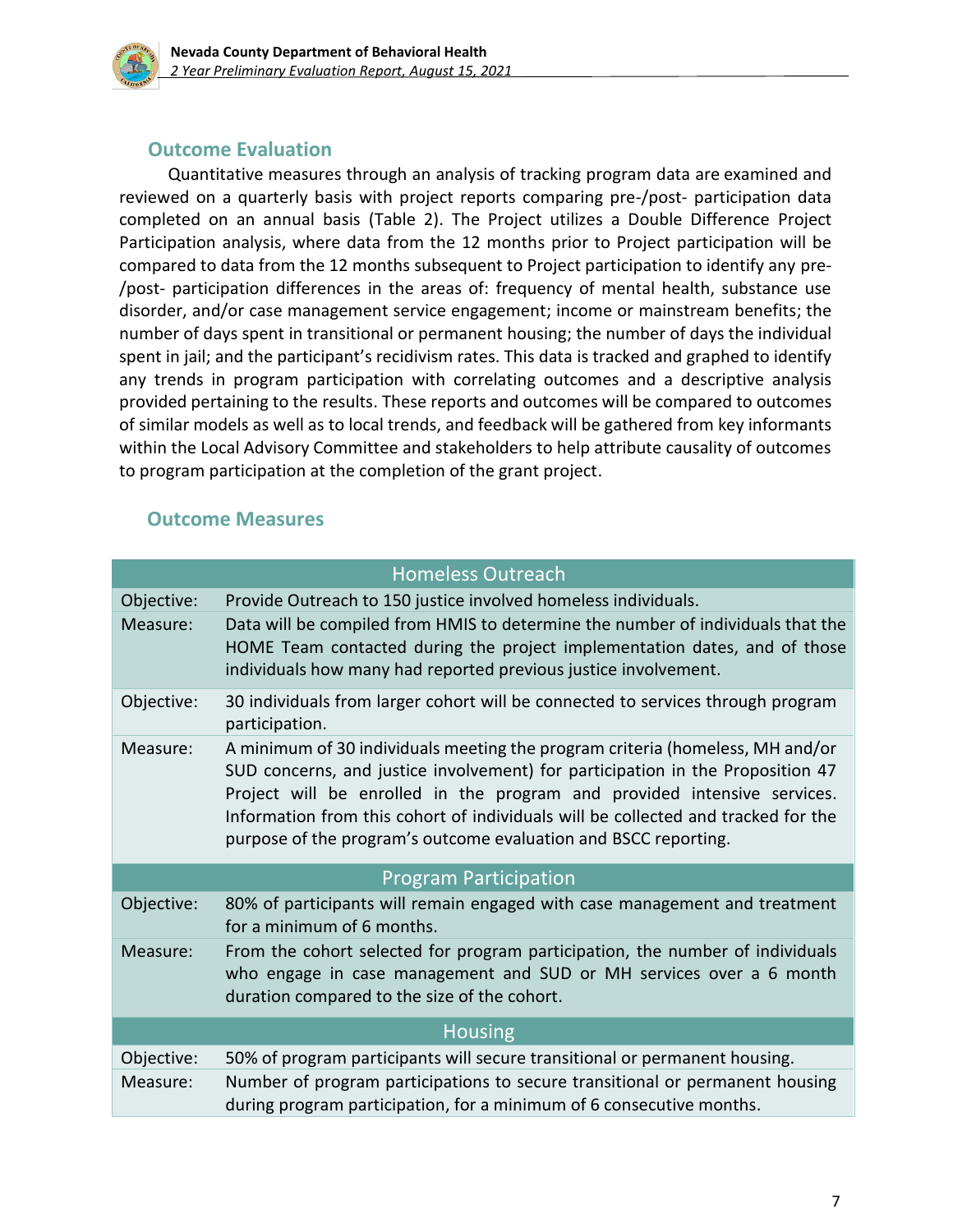

|                        | <b>Income and Benefits</b>                                                                                                                                                                                                                                                                                                                                                                                                                                                                |
|------------------------|-------------------------------------------------------------------------------------------------------------------------------------------------------------------------------------------------------------------------------------------------------------------------------------------------------------------------------------------------------------------------------------------------------------------------------------------------------------------------------------------|
| Objective:             | 50% of program participants will secure or increase monthly income through<br>employment or mainstream benefits.                                                                                                                                                                                                                                                                                                                                                                          |
| Measure:               | Number of participants to increase monthly income or mainstream benefits as<br>demonstrated by individual proof of income or self-reported income. Measured<br>at intake and annual point in time reporting intervals, and compared to previous<br>year.                                                                                                                                                                                                                                  |
|                        | Justice Involvement                                                                                                                                                                                                                                                                                                                                                                                                                                                                       |
| Objective:             | 75% of engaged participants will spend fewer days in jail.                                                                                                                                                                                                                                                                                                                                                                                                                                |
| Measure:               | Comparison of the number of days spent in jail from participants before and after<br>program participation. Records from the jail will be collected to determine the<br>number of days engaged program participants spent in jail the year prior to<br>program participation vs. the subsequent year following the start date of program<br>participation. Measured at annual point in time reporting intervals.                                                                          |
| Objective:<br>Measure: | 50% of engaged participants will reduce their recidivism.<br>Comparison of the number and type of charges (misdemeanor/felony) for<br>participants before and after program participation. Records from the Public<br>Defender's Office will be collected to determine the number and type of prior<br>convictions in the year prior to program participation vs. the subsequent year<br>following the start date of program participation. Measured at bi-annual<br>reporting intervals. |

## **Program Definitions**

Mental Health Program Completion Definition - The stated goal as outlined in the Request for Proposal, is that program participants will "remain engaged in services for a minimum of 6 months", therefore the definition of Program completion will be that the program participant has continued engagement with mental health services, on some level, for a continuous 6 month time period.

Substance Use Disorder Program Completion Definition - The stated goal as outlined in the Request for Proposal, is that program participants will "remain engaged in services for a minimum of 6 months", therefore the definition of Program completion will be that the program participant has continued engagement with substance use disorder treatment services, on some level, for a continuous 6 month time period.

Diversion Program Completion Definition - The completion date for diversion programs will be defined as the date that the court determines that the participant has successfully completed all components set forth (or amended) at the onset of enrollment in the diversion program.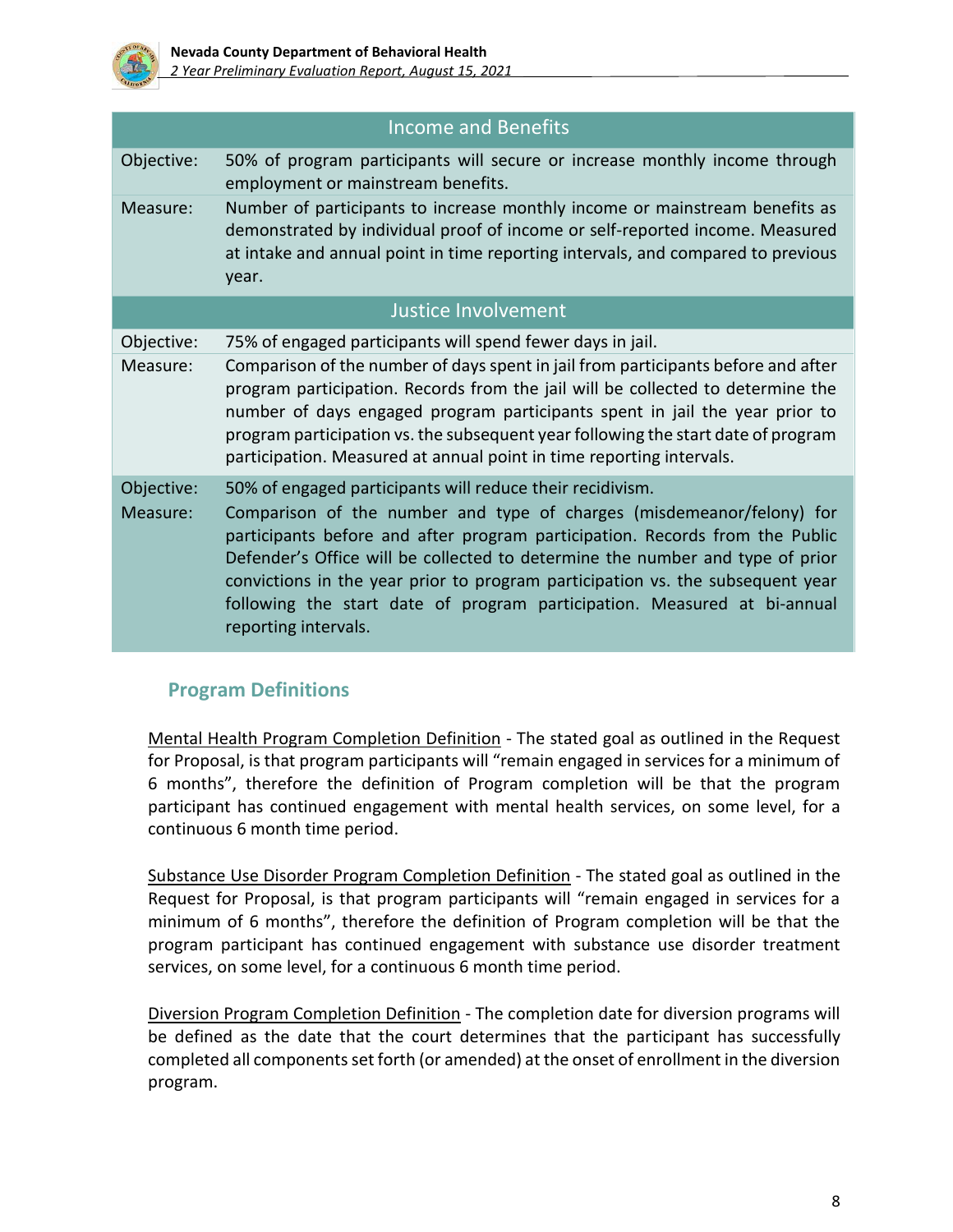

Recidivism Definition Local- Nevada County will utilize the BSCC's definition of recidivism, however will consider convictions within one-year intervals. Recidivism will be defined as a conviction of a new felony or misdemeanor committed within one year of previous release from custody or committed within one year of placement on supervision from a previous criminal conviction.

Days Incarcerated- Nevada County will also consider the number of days participants spend in jail on an annual basis. Length of stay for each inmate is defined as the number of days from date of intake to the date or release regardless of changes in classification, housing, or sentencing status during that period. Any part of a calendar day counts as one day.

## **Data Collection Procedures**

As part of the Medi-Cal Drug Waiver Program, Nevada County Behavioral Health is the entry point for mental health and substance use disorder treatment programs in the county and utilizes a shared data base to input and track participant information and access to services. Data sharing agreements are in place between partnering agencies and a project-specific Release of Information (ROI) Form and Project Participation Acknowledgement are signed by Project Participants at the time of intake. The Personal Services Coordinator is embedded in the Public Defender's office providing increased accessibility to the Project's target population and criminal justice data pertaining to those individuals. Data sharing agreements and privacy trainings are updated annually by the County's Privacy Officers.

County and contracted providers are responsible for inputting and maintaining data within their standard data entry program (Table 1) on an ongoing basis as services are provided to program participants. Ongoing data collection by Project partners will help assure timeliness and accuracy of data entered. The information that is input into the data systems identified in Table 2 can be accessed and queried at any time and are used to generate quarterly reports for the purpose of BSCC tracking and reporting. Ongoing access to reports allows for timeliness and consistency in tracking and analyzing Project progress toward goals and objectives and monitoring program fidelity.

Project data is compiled and restructured into an Excel Spreadsheet that has been customized for the purpose of tracking and analyzing de-identified Project Participant participation and data. Data is collected and input into the spreadsheet at the intervals indicated in Table 2 for the purpose of evaluation and quarterly reporting to BCSS. All data is maintained in password protected databases on the County's firewall protected network. All reported information is presented in an aggregate form, free of any individual personal identifiers, and stored in a password protected, program specific folder on the County's secure network drive. All employees and contractors are required to complete an annual Privacy and Security Training.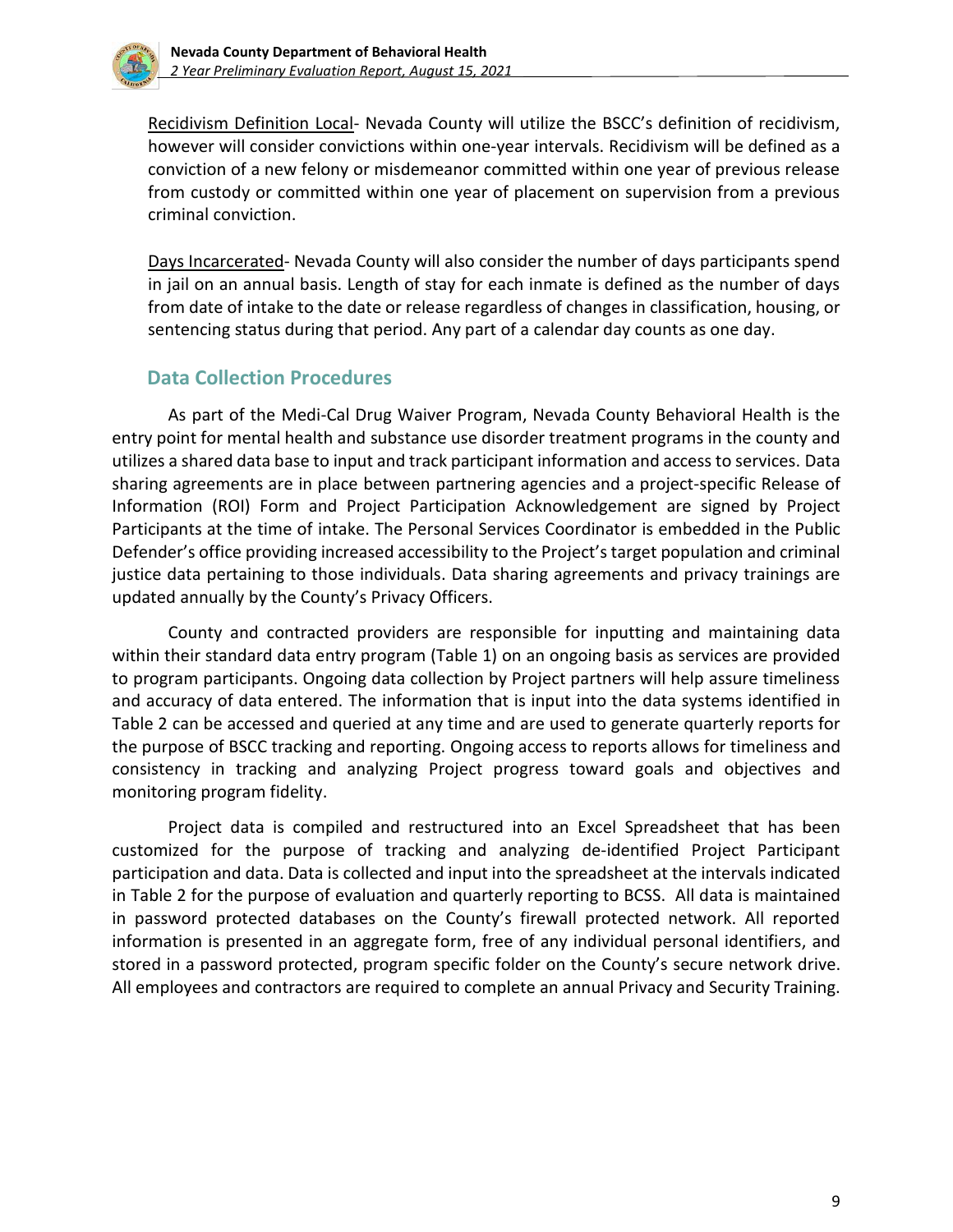

### **Table 1:**

| <b>Data Sources</b> |                                                                                                                                                                                                                                                                                                                                                                                                                                                                                                                                                                                                                                                              |  |  |
|---------------------|--------------------------------------------------------------------------------------------------------------------------------------------------------------------------------------------------------------------------------------------------------------------------------------------------------------------------------------------------------------------------------------------------------------------------------------------------------------------------------------------------------------------------------------------------------------------------------------------------------------------------------------------------------------|--|--|
| <b>Data Source</b>  | <b>Description of Program</b>                                                                                                                                                                                                                                                                                                                                                                                                                                                                                                                                                                                                                                |  |  |
| <b>HMIS</b>         | The Homeless Management Information System tracks individual<br>homelessness status, use of services such as shelters, transition into<br>temporary and/or permanent housing, and case management<br>contact. The HOME Team has staff members who are licensed HMIS<br>users and data collected by the HOME Team is entered into HMIS on<br>an ongoing basis.                                                                                                                                                                                                                                                                                                |  |  |
| Anasazi             | Anasazi is the shared service tracking and data collection software<br>utilized by Nevada County Behavioral Health and Turning Point Staff.<br>This program is used to track all client contacts, assessments, and<br>services provided to individual's engaged with NCBH and/or Turning<br>Point services.                                                                                                                                                                                                                                                                                                                                                  |  |  |
| SharePoint          | SharePoint is the County maintained databased contained within the<br>County's InfoNet, a web-based internal site. SharePoint is utilized by<br>Nevada County Behavioral Health to track contact made with<br>individuals who are not formally receiving services through NCBHD.<br>Intake dates, assessments, appointments, contacts, and basic<br>demographic information are collected and tracked in SharePoint for<br>these individuals. SharePoint is also utilized by NCBHD to track basic<br>SUD information (start/end date, type of service, frequency of<br>services) from our Community Partners as part of the Medi-Cal Drug<br>Waiver program. |  |  |
| Karpel              | Karpel is the service tracking and data collection software utilized by<br>the Nevada County Public Defender's Office. The program is used by<br>the Public Defender staff to track client information including case<br>management notes, court case work flow management, court<br>calendars, investigation tracking, and document management. The<br>program has the capacity to interface with the court and law<br>enforcement in order to readily update any new criminal charges. Ad<br>hoc reports can be run from this program.                                                                                                                     |  |  |
| <b>AMIH</b>         | Advocates for the Mentally Ill Housing, Inc (AMIH) is a California<br>501c3 non-profit corporation that provides housing, employment, and<br>life skills programs to residents of Placer & Nevada County, who<br>otherwise might be homeless. AMIH tracks program participants<br>start/end date of housing, type of housing, employment status, and<br>program participation. The program is contracted by Nevada County<br>Behavioral Health and data reports are provided to the County.                                                                                                                                                                  |  |  |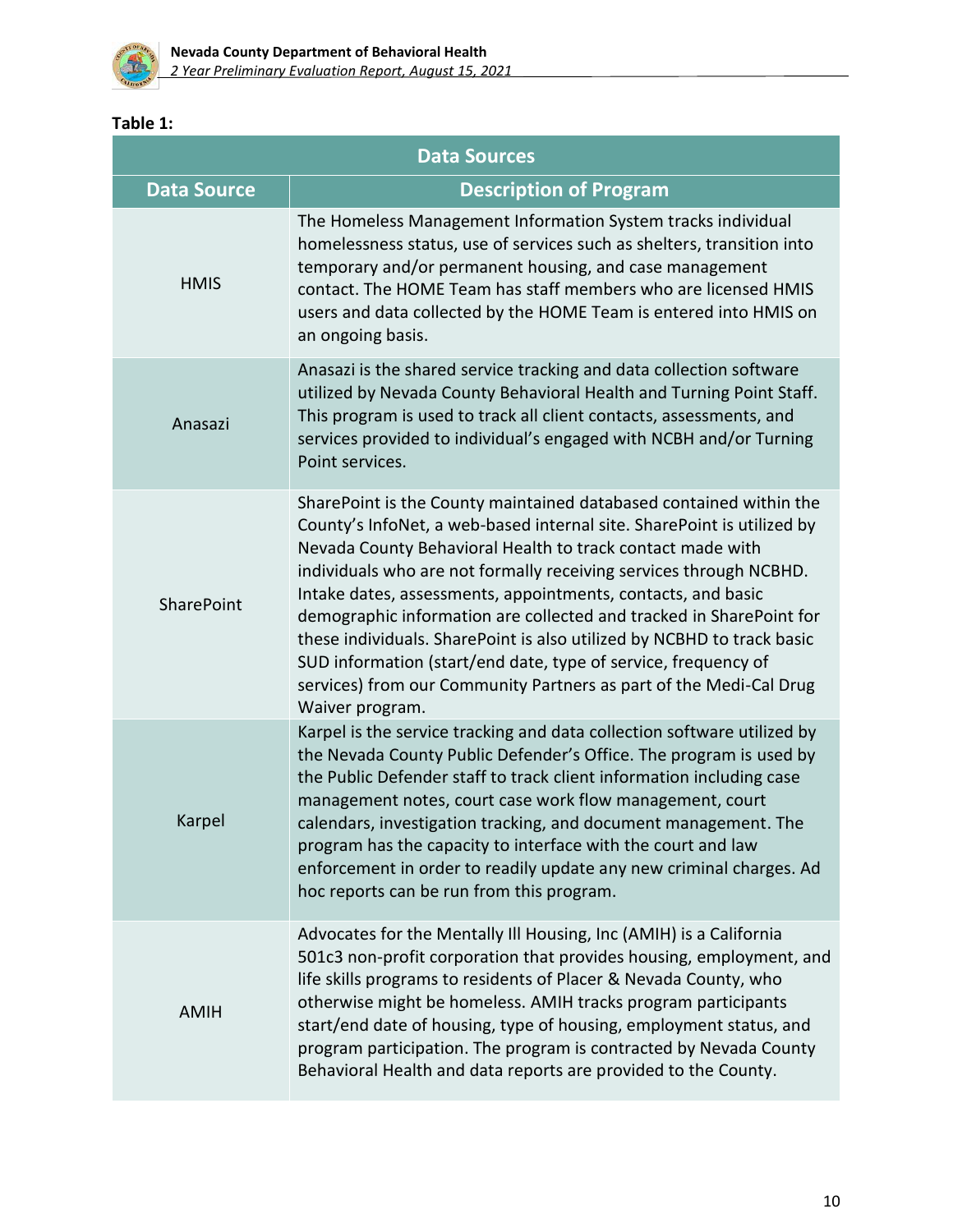

| Jail Management<br><b>Information System</b><br>(JMIS) and/or Jail<br>Records | Pertinent information that is tracked and reported by the Nevada<br>County Jail for the purpose of this Project is the number of days in jail<br>and length of stay in jail for each Project Participant. Other<br>information that is tracked and reported through the jail as part of the<br>Stepping Up Initiative are the number of Brief Jail Mental Health<br>Screenings performed at the jail, and the percentage of individuals<br>identified as mentally ill and severely mentally ill persons in relation<br>to the total jail population as a result of those screenings.                                                                             |
|-------------------------------------------------------------------------------|------------------------------------------------------------------------------------------------------------------------------------------------------------------------------------------------------------------------------------------------------------------------------------------------------------------------------------------------------------------------------------------------------------------------------------------------------------------------------------------------------------------------------------------------------------------------------------------------------------------------------------------------------------------|
| <b>Other Documents</b>                                                        | In cases where income or participation cannot be verified through the<br>aforementioned data sources, the PSC will request that the<br>participant provide official documents to collaborate self-reported<br>information. Documentation can include: Social Security<br>Administration Income Letters, medical professional office visit<br>verification print outs, Prop 47 Project Intake Form, or written<br>statements from service professionals. Information will be requested<br>and collected as needed as a last resort for verification. Self-report<br>will be relied on as a last resort for information when other options<br>have been exhausted. |

## **Table 2:**

| <b>Data Collection Chart</b>                     |                               |                                   |                                                                                                                                                            |  |
|--------------------------------------------------|-------------------------------|-----------------------------------|------------------------------------------------------------------------------------------------------------------------------------------------------------|--|
| <b>Category of</b><br><b>Service</b>             | <b>Data Source</b>            | <b>Frequency</b><br>of Collection | <b>Description of Data Collected</b>                                                                                                                       |  |
| Contact/Outreach                                 | <b>HMIS</b>                   | <b>Bi-Annually</b>                | # of individuals contacted by the HOME<br>Team<br>■ # with criminal justice involvement                                                                    |  |
| <b>MH/SUD</b><br><b>Assessment</b>               | Anasazi,<br><b>SharePoint</b> | Quarterly                         | # of individuals provided a Mental<br>Health and/or Substance Use Disorder<br>Assessment by Behavioral Health                                              |  |
| <b>Mental Health</b><br><b>Services</b>          | Anasazi,<br>SharePoint        | Quarterly                         | # of individuals receiving mental health<br>services<br>Start/end date of services<br>■ Types of services received<br>■ Frequency of attendance            |  |
| <b>Substance Use</b><br><b>Disorder Services</b> | Anasazi,<br>Sharepoint        | Quarterly                         | # of individuals receiving substance use<br>disorder services<br>■ Start/end date of services<br>" Types of services received<br>■ Frequency of attendance |  |
| Case<br><b>Management</b><br><b>Services</b>     | Karpel                        | Quarterly                         | # of individuals receiving case<br>management services<br>■ Start/end date of services                                                                     |  |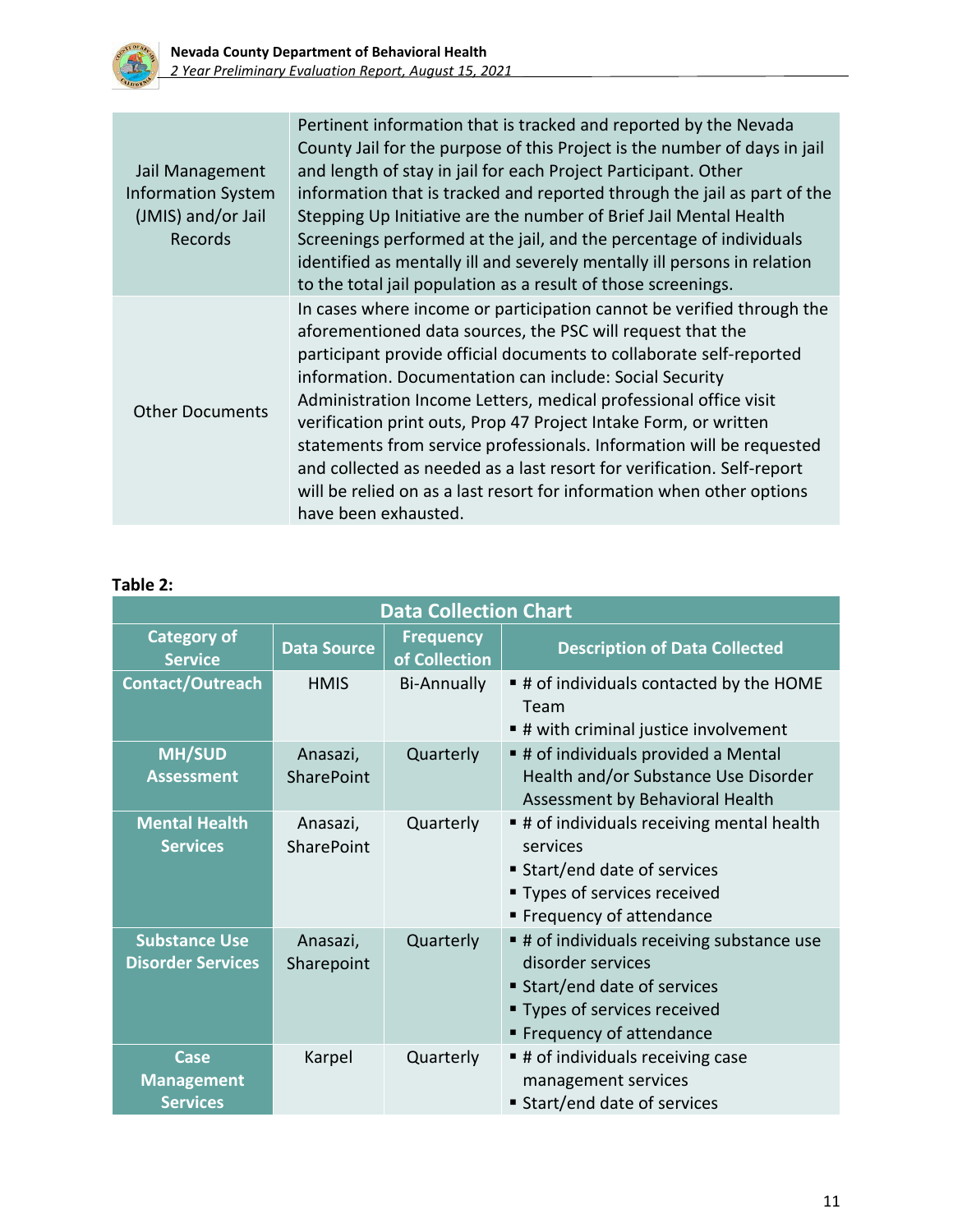

|                                           |                     |           | " Types of support services received<br>■ Types of referrals made<br>■ Frequency of contact |
|-------------------------------------------|---------------------|-----------|---------------------------------------------------------------------------------------------|
| <b>Diversion</b><br>Program               | Karpel,<br>Anasazi, | Quarterly | • Date of diversion program assessment<br>■ Date of diversion program enrollment            |
|                                           | Sharepoint          |           | • Participation status<br>■ Date of completion of diversion<br>program                      |
| <b>Housing Support</b><br><b>Services</b> | HMIS,<br>AMI        | Quarterly | ■ Start/end date of housing<br>■ Type of housing                                            |
| Income/Benefit<br><b>Updates</b>          | Client<br>Documents | Annually  | ■ Income/benefit source<br>■ Income/benefit amount                                          |
| Jail Time,<br><b>Length of Stay</b>       | Jail Records        | Annually  | $\blacksquare$ # of days spent in jail                                                      |
| <b>Recidivism Rate</b>                    | Karpel              | Quarterly | Date of new conviction<br>■ Type of conviction                                              |

### **Program Fidelity**

Fidelity has been measured during implementation by analyzing outcomes and reviewing data tracked to ensure the program is in alignment with its intended outcomes. Progress reports are shared and reviewed quarterly by the Prop 47 Local Advisory Committee to gain feedback from key informants and stakeholders in order to identify potential areas for adjustment and improvement. Quarterly evaluations document any intentional shifts or changes to the program's implementation in order to better meet the needs of participants, as well as monitor that changes are not incidental or unaccounted for. Quarterly reports are publicly shared and open for feedback at the Stepping Up Community Meeting to further assure that the implementation of the program is aligning with intended outcomes and values.

Prior to the Prop 47 funded project expansion and implementation, stakeholders worked to accurately define the program's core components, baseline data, gaps and/or areas in need of expansion, and what components to measure. In order to help assure overall program fidelity, Nevada County chose to utilize the Proposition 47 Grant to expand on several proven strategies that are currently being utilized within the County by adding an emphasis on homeless individuals who are justice involved. The program expansion draws on best practices from surrounding communities that effectively divert justice involved individuals and provide housing options under a Housing First Model. Research indicates that integrating mental health, substance abuse, and primary care services produces the best outcomes and proves the most effective approach to caring for people with multiple healthcare needs. In addition, experience in other communities with similar characteristics has demonstrated that embedding medical care within an outreach team is an effective way to engage otherwise service resistant homeless individuals.

Additionally, the Nevada County Behavioral Health Department has carefully selected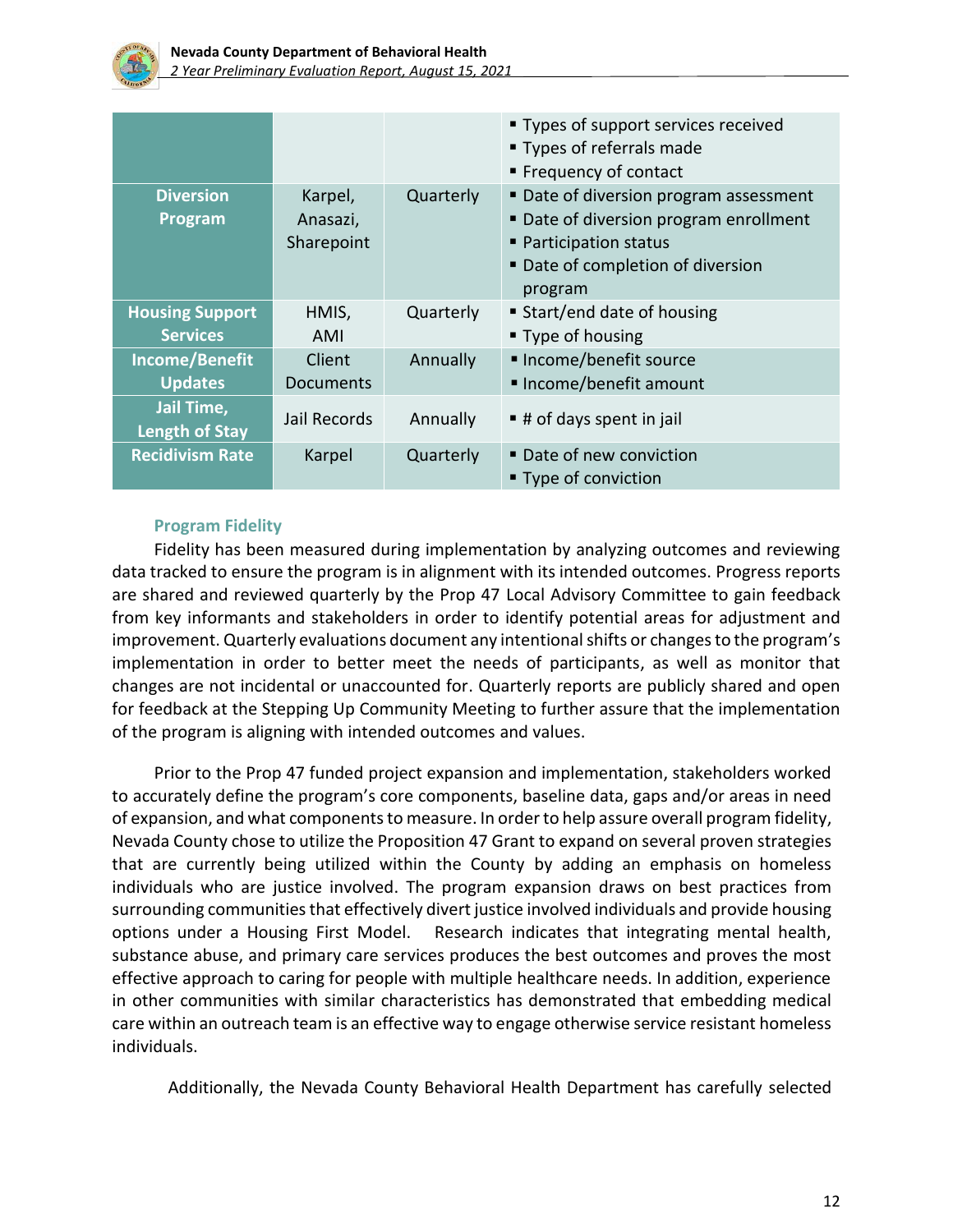

community-based organizations that align with the department's core values and deliver exceptional quality services to homeless individuals struggling with SUD and mental illness. The HOME Team and partnering agencies draw heavily on employees with lived experience and varying levels of education, as these individuals tend to relate and develop rapport with the target population and provide more compassionate services.

#### **Reporting Results**

Outcomes and data are communicated to partner agencies, stakeholders, constituents and community-based organizations as they become available. Outcomes are shared at Local Advisory Committee meetings and in reports. In addition, the Behavioral Health Director will share lessons learned from this project with the Small Counties sub-group of the California Behavioral Health Directors Association (CBHDA) following grant completion. The learningsfrom this project should be highly relevant to other rural counties struggling with a persistent population of homeless people who are difficult to engage in services and housing.

### **Evaluation Results and Discussion**

#### **Participant Information**

The Personal Services Coordinator (PSC) began accepting referrals in January of 2020. Between January of 2020 and June of 2021, the PSC provided case management and justice navigation assistance to 143 individuals through the Public Defender's Office. Of those 143 individuals, 61 were subsequently formally enrolled in the Prop 47 program and provided ongoing case management services with access to funding for housing and substance use treatment services. Of those 61, 19 have been exited from the program with an average length of stay in the program of 10.9 months. Of these 19 individuals, 11 (58%) completed the program and exited to a positive housing destination.

#### **Demographic Data**

The following is basic demographic and service data for those 61 individuals who were formally enrolled in the Prop 47 Program throughout the duration of the grant.

- Gender:
	- o 19 are female
	- o 42 are male
- Age Range:
	- o 18-25 years old: 3 individuals
	- o 26-43 years old: 38 individuals
	- o 44-64 years old: 20 individuals
- Race/Ethnicity
	- o White: 55
	- o Hispanic: 2
	- o Black or African American: 2
	- o Asian- Filipino: 1
	- o American Indian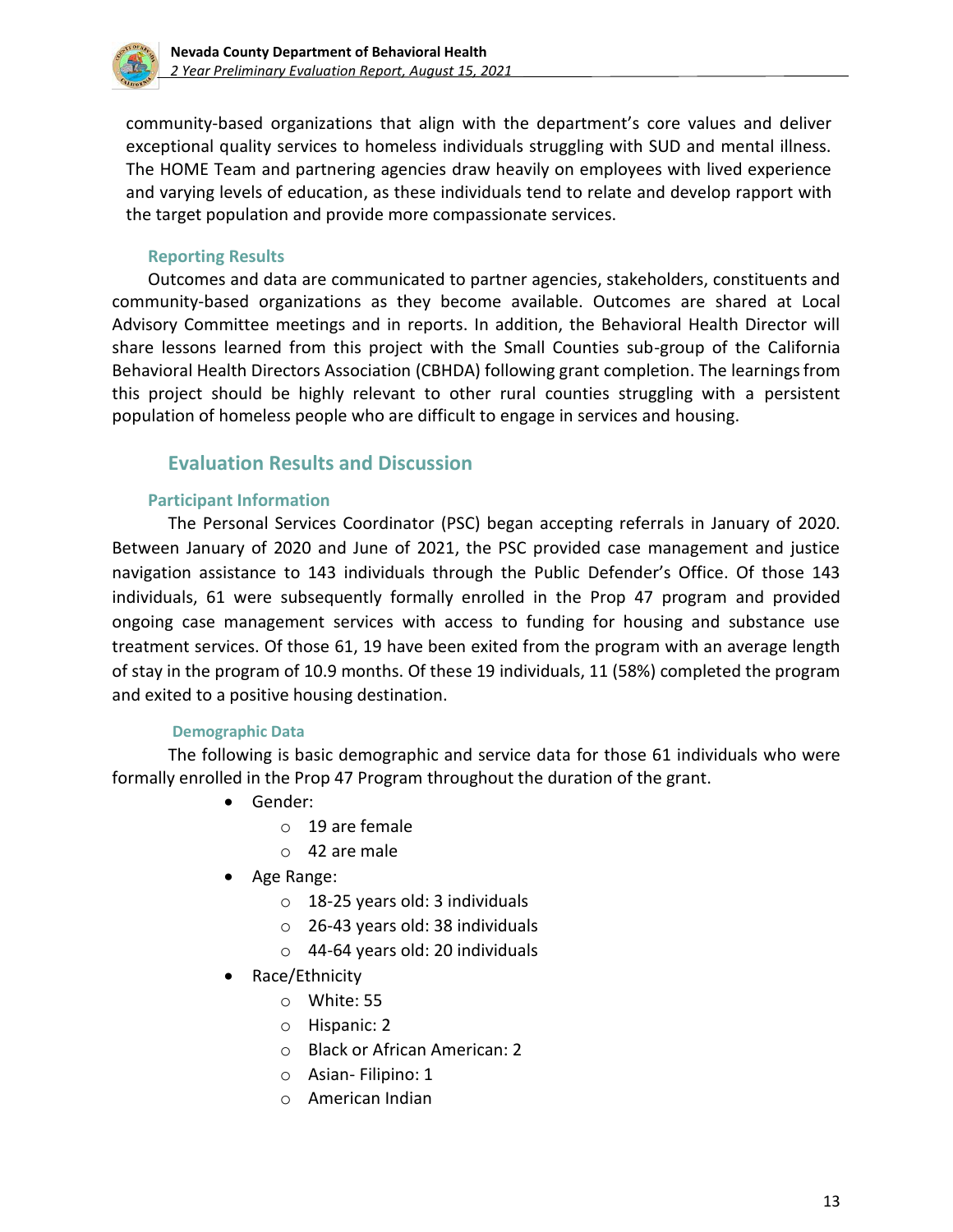

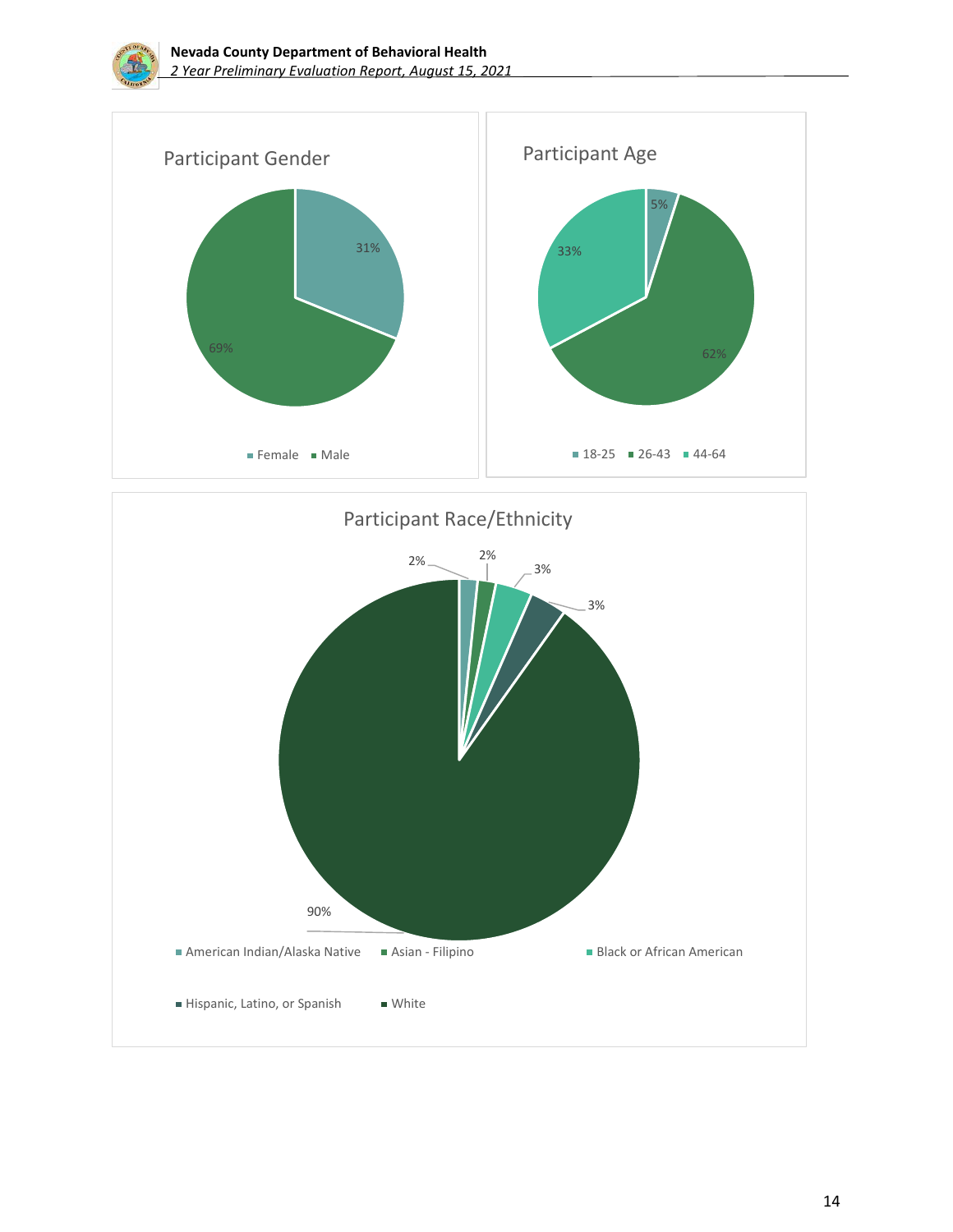

#### **Services Received**

|                                             |                | 2020           |                |                | 2021           |                |
|---------------------------------------------|----------------|----------------|----------------|----------------|----------------|----------------|
|                                             | Q1             | Q <sub>2</sub> | Q <sub>3</sub> | Q4             | Q <sub>5</sub> | Q <sub>6</sub> |
| # Participants Enrolled                     | 12             | 35             | 39             | 40             | 44             | 51             |
| # Active in Quarter                         | 12             | 33             | 34             | 30             | 35             | 39             |
| # with no contact in Quarter                | 0              | 2              | 2              | 5              | 8              | 10             |
| # Exited w/completion of program            | 0              | 0              | $\overline{2}$ | 3              | 1              | 4              |
| # Exited w/o completion                     | 0              | 0              | 1              | $\overline{2}$ | 0              | 6              |
| SUD/MH                                      |                |                |                |                |                |                |
| # SUD Assessments                           | 8              | 17             | $\overline{2}$ | 4              | 11             | 8              |
| # Enrolled in SUD Program                   | 8              | 14             | 11             | 7              | 9              | 11             |
| Participated in SUD Program                 |                | 11             | 22             | 16             | 18             | 20             |
| # Completed SUD Program                     | 3              | 7              | 12             | 6              | 7              | 11             |
| # MH Assessments                            | $\overline{2}$ | 4              | 4              | 2              | 0              | 4              |
| # Enrolled in MH Program                    | 3              | 4              | 5              | 0              | 0              | 3              |
| Participated in MH Program                  |                | 11             | 20             | 14             | 14             | 14             |
| # Completed MH Program                      | 0              | 0              | 0              | 1              | 0              | 0              |
| <b>Housing Status</b>                       |                |                |                |                |                |                |
| # Homeless                                  | 8              | 22             | 20             | 19             | 18             | 21             |
| # in Permanent Housing                      | 0              | 4              | 4              | 2              | 3              | 4              |
| # in Transitional Housing                   | 2              | 5              | 6              | 8              | 7              | 9              |
| # in Residential/recovery                   | 0              | 0              | 1              | 2              | 5              | 4              |
| # w/Family or Friends (Stabile)             | $\overline{2}$ | 4              | 8              | 7              | 5              | 11             |
| Other (jail, hospital)                      | 0              | 0              | 0              | 2              | 6              | 5              |
| Legal Involvement                           |                |                |                |                |                |                |
| # entered Diversion Program                 | $\mathbf{1}$   | 1              | 0              | $\mathbf{1}$   | 5              | 1              |
| # Completed Diversion Program               | 0              | 0              | 0              | 0              | 1              | 0              |
| # Convicted of new crime (recidivated)      | 0              | 1              | $\mathbf{0}$   | 4              | $\overline{2}$ | 6              |
| Quality of life                             |                |                |                |                |                |                |
| # increased income or benefits (employment) | $\mathbf 0$    | 1              | $\mathbf 0$    | 3              | 3              | 4              |
| # improved education status                 | 0              | 0              | 0              | 0              | 0              | 0              |
| Services Received                           |                |                |                |                |                |                |
| Assistance with Food                        | 5              | 23             | $\overline{2}$ | 29             | 23             | 24             |
| <b>Basic Necessities</b>                    | 6              | 27             | $\overline{7}$ | 29             | 26             | 23             |
| <b>Case Management</b>                      | 12             | 33             | 36             | 34             | 36             | 39             |
| <b>Civil Legal Services</b>                 | 12             | 13             | 4              | 11             | 18             | 19             |
| <b>Education Services</b>                   | 0              | 0              | 0              | 0              | 0              | 0              |
| <b>Employment Services</b>                  | 0              | 0              | 0              | 0              | 2              | 4              |
| <b>Housing Services</b>                     | 5              | 23             | 1              | 9              | 20             | 23             |
| <b>Social Services</b>                      | 4              | 3              | $\mathbf{1}$   | 0              | 9              | 9              |
| <b>Transportation Services</b>              | 4              | 9              | 10             | 6              | 16             | 18             |
| <b>Other Support Services</b>               | $\mathbf{1}$   | 17             | 25             | 33             | 21             | 21             |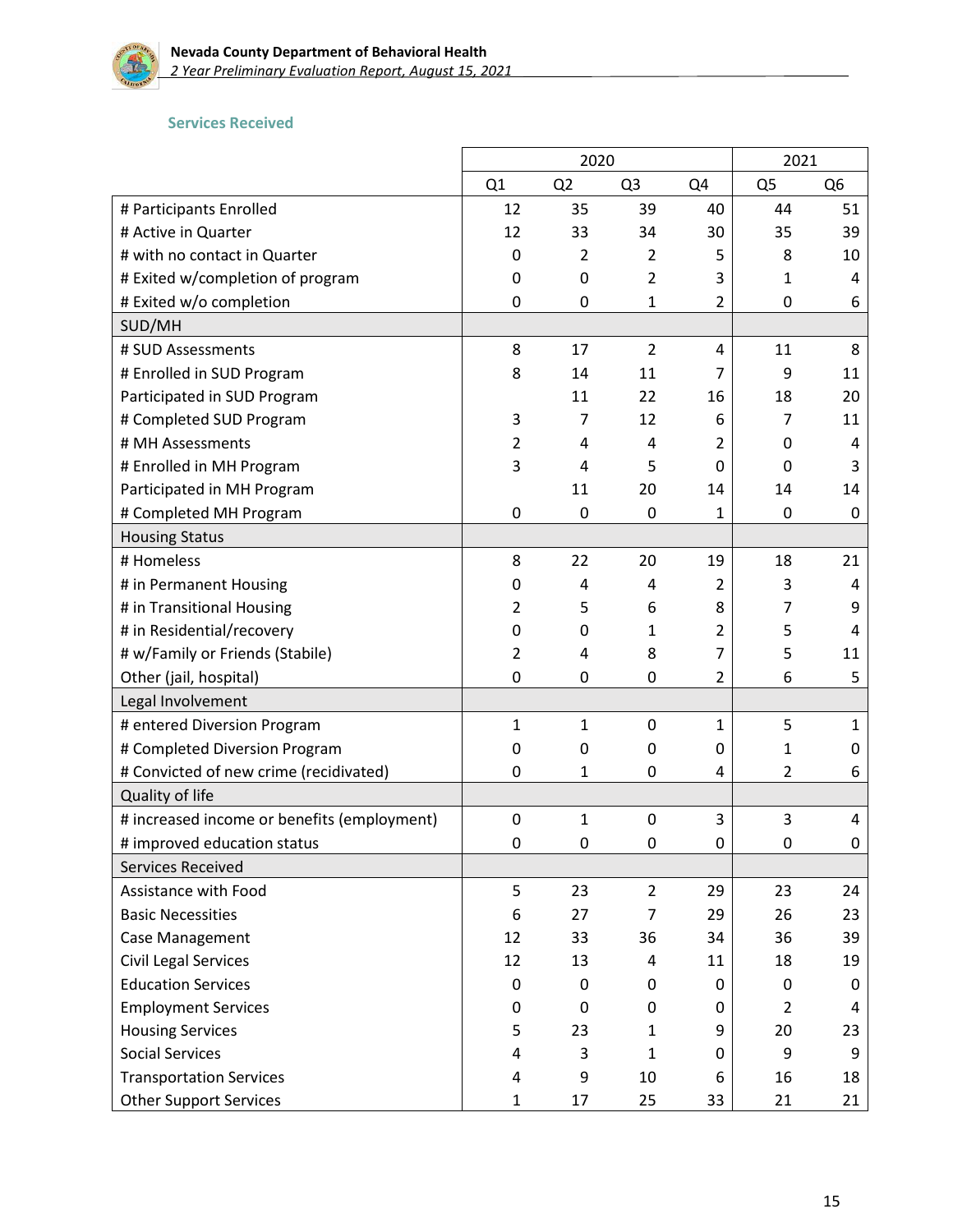

#### **Progress Toward Goals**

|                                         | Goal 1                                                                                                                                                                                                                                                                                                                                                                                                                                                                                                                                                                                                                                                                                                                                                                                                                                                            |
|-----------------------------------------|-------------------------------------------------------------------------------------------------------------------------------------------------------------------------------------------------------------------------------------------------------------------------------------------------------------------------------------------------------------------------------------------------------------------------------------------------------------------------------------------------------------------------------------------------------------------------------------------------------------------------------------------------------------------------------------------------------------------------------------------------------------------------------------------------------------------------------------------------------------------|
|                                         | Conduct outreach to establish a relationship with justice involved homeless individuals.                                                                                                                                                                                                                                                                                                                                                                                                                                                                                                                                                                                                                                                                                                                                                                          |
| Objectives:                             | HOME Team will use the Coordinated Entry System to establish contact and<br>provide outreach to 150 justice involved homeless individuals.                                                                                                                                                                                                                                                                                                                                                                                                                                                                                                                                                                                                                                                                                                                        |
| Progress<br><b>Toward</b><br>Objective: | Between January of 2020 and June of 2021, the Homeless Outreach and Medical<br>Engagement (HOME) Team utilized the Coordinated Entry System (CES) to<br>identify and provided outreach to 350 individuals. The team focused on<br>outreach to highly vulnerable individuals (score of 10 or higher) as identified by<br>the CES Universal Assessment Vulnerability Score. Outreach included initial<br>engagement and limited service provisions such as transportation, linkage to<br>services, and access to various community-based service providers.<br>The Team provided additional focus on individuals who indicated during<br>assessment that they had mental or physical health problems and/or substance<br>use problems. Of those 350 individuals, 141 were provided with more intensive<br>and going case management services through the HOME Team. |

Factors Impacting Progress Toward Objective:

During COVID response, the HOME Team saw in increase in the number of individuals who were provided engagement services, in part because of the team's role in the COVID screening and vaccination process for the target population. The team also saw an uptick in the number of families served, increasing from no families in the 2019 calendar year, to 7 families during the 2020 calendar year, including 2 high risk pregnant women with co-occurring conditions. In addition to this change in the population served, the modality of service shifted due to the COVID-19 pandemic and the HOME Team served a number of high risk and medically fragile individuals in a non-congregate shelter model following the states shelter in place orders.

|            | Goal 2: Objective A                                                                 |  |  |
|------------|-------------------------------------------------------------------------------------|--|--|
|            | Decrease recidivism for homeless individuals who are justice involved by increasing |  |  |
|            | engagement in mental health and substance use disorder treatment for the program    |  |  |
|            | participants.                                                                       |  |  |
|            | From the larger cohort, 30 individuals with MI, CODs, or SUDs will be identified    |  |  |
|            | and provided with mental/behavioral health and/or substance use treatment,          |  |  |
| Objective: | intensive case management, housing navigation, employment and support               |  |  |
|            | services each year.                                                                 |  |  |
|            | The Personal Services Coordinator identified and provided intake into the Prop      |  |  |
| Progress   | 47 Program for 61 individuals from January 2020 through June 2021. These            |  |  |
| Toward     | individuals were identified as having involvement in the criminal justice system    |  |  |
| Objective: | in addition to mental health and/or substance use concerns.                         |  |  |
|            |                                                                                     |  |  |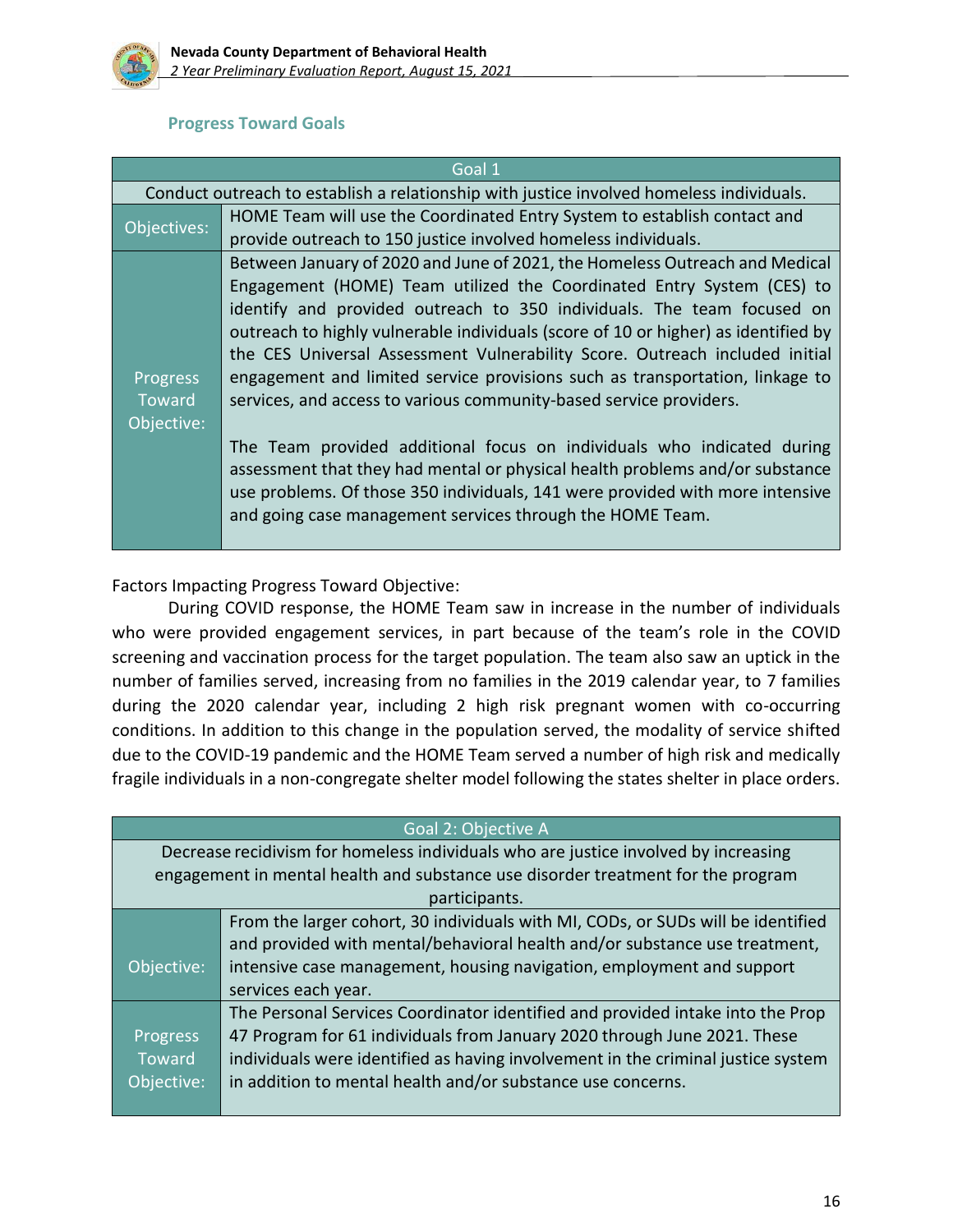

| <b>Mental Health Assessments</b><br>$\circ$ Of the 61 participants, 17 (27.9%) were provided with mental<br>health assessment through Nevada County Behavioral Health<br>$\circ$ Of those 17 assessed, 15 (88.2%) were enrolled in mental health<br>services.                                                                                                                                                                                                                                                                                                                                                                                          |
|--------------------------------------------------------------------------------------------------------------------------------------------------------------------------------------------------------------------------------------------------------------------------------------------------------------------------------------------------------------------------------------------------------------------------------------------------------------------------------------------------------------------------------------------------------------------------------------------------------------------------------------------------------|
| Substance Use Disorder Services<br>$\circ$ Of the 61 participants, 46 unduplicated individuals (75.4%)<br>received assessment for Substance Use Disorder Services.<br>$\circ$ Of those 46 individuals, 100% were subsequently enrolled in a<br>treatment program.<br>$\circ$ There were a total of 56 placements into treatment programs.<br>This number is higher than the number of unduplicated<br>individuals placed in treatment, because some individuals were<br>placed in treatment multiple times during the grant period.<br>$\circ$ 45 of the 56 (80%) placements in treatment programs resulted<br>in completion of the treatment program. |

Factors Impacting Progress Toward Objective:

During the reporting period, access to assessments and treatment programs were impacted by the COVID-19 pandemic and subsequent shelter in place orders. Modalities quickly shifted from face-to-face to virtual platforms, which further limited accessibly to services for the target population due to lack of access to reliable technology. Entry into treatment programs was suspended on a number of occasions due to COVID exposure, as a result wait lists to get into treatment programs grew, creating extended wait periods for program placement. Movement to and from recovery residences was limited due to a further limited housing market and quarantine.

One unexpected benefit of the COVID pandemic restrictions for the program cohort, is that treatment programs began to prioritize placement of individuals directly from the jail system. Because of the inmate's quarantine status, they were able to be prioritized over nonquarantined individuals and moved more quickly into programs, with the hopes of limiting the spread of the virus within the residential programs.

Despite these barriers, the Personal Services Coordinator continued to meet both face to face and remotely (when possible) with clients to provide case management services, encourage continued engagement, and support assessment and placement in SUD and MH treatment to the best of their ability (as is demonstrated by the sustained follow-up assessment and engagement data for the grant cohort).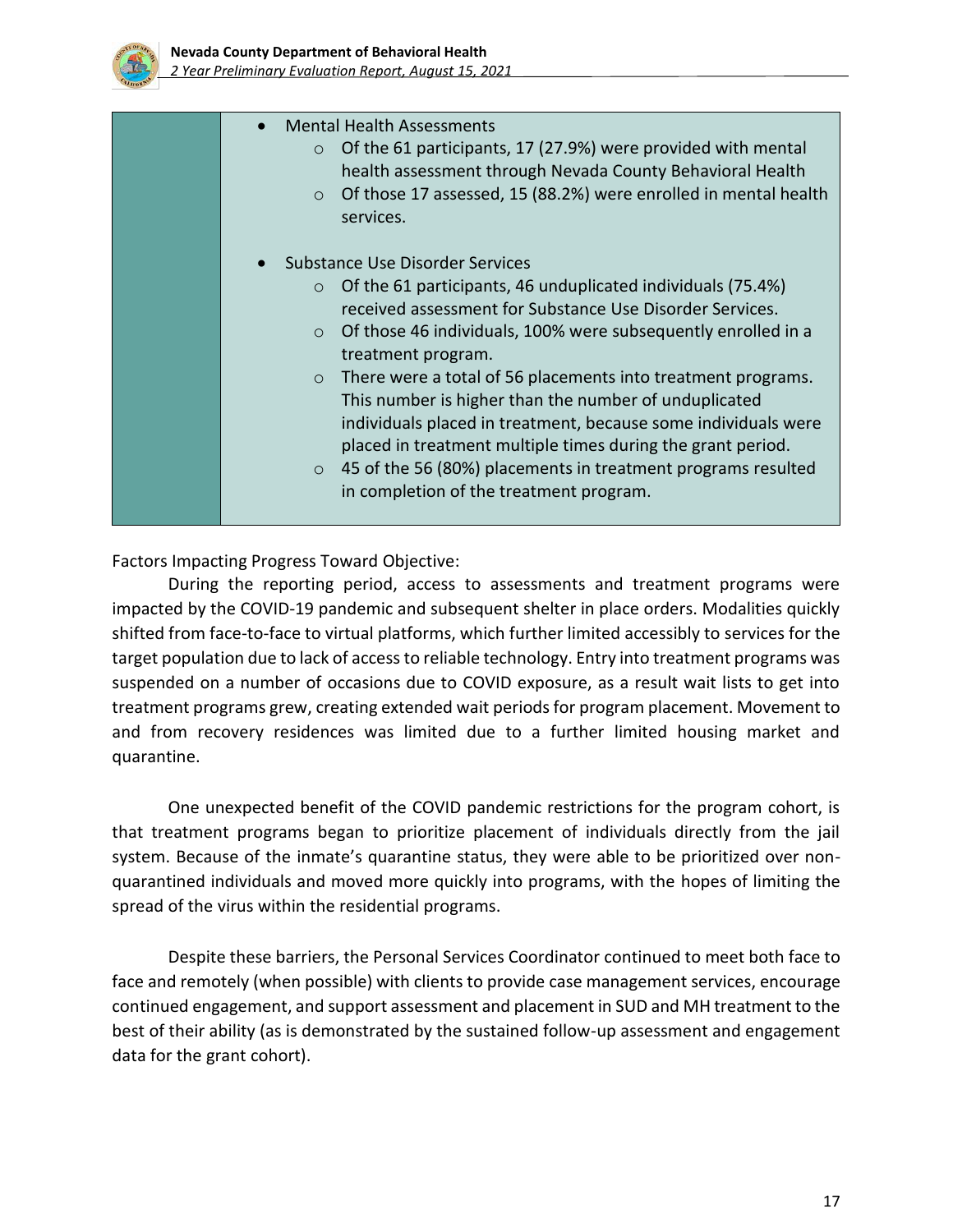

## Goal 2: Objective B

Decrease recidivism for homeless individuals who are justice involved by increasing engagement in mental health and substance use disorder treatment for the program participants.

| Objective:                       | 80% of these program participants will remain engaged with case management<br>and treatment services at minimum six months.                                                                                                                                                                                                                                                                                                                                                                                                                                                                                                                                  |
|----------------------------------|--------------------------------------------------------------------------------------------------------------------------------------------------------------------------------------------------------------------------------------------------------------------------------------------------------------------------------------------------------------------------------------------------------------------------------------------------------------------------------------------------------------------------------------------------------------------------------------------------------------------------------------------------------------|
| Progress<br>Toward<br>Objective: | Of the 19 individuals exited from the program 16 (84%) remained enrolled in the<br>program for a duration of 6 months or longer. The average length of<br>engagement for all 19 participants was 10.9 months. This does not reflect<br>continuous, active engagement with the Prop 47 Personal Services Coordinator<br>(PSC), rather their length of stay in the program. However, participants are<br>exited from the program when they are no longer engaging with the PSC and/or<br>their whereabouts are unknown. Evaluation of continuous engagement will be<br>evaluated at the final report, based on the quarterly reports submitted to the<br>BSCC. |

Factors Impacting Progress Toward Objective:

The target population is a traditionally service resistant population, thus maintaining consistent contact and gaining buy in to services is challenging. This is further complicated by lack of reliable technology available to the target population and lack of reliable phone and internet services in our rural community. As the COVID pandemic shifted service modalities from face to face to remote services, determining and implementing procedures to safely engage in services that would be accessible for the target population proved difficult. The most effective strategy was setting up offices with teleconferencing capabilities within the existing social service departments. This allowed participants to have access to reliable technology while maintaining safe social distancing protocol. The Nevada County Behavioral Health Department was able to quickly shift mode of service and continue to serve clientele without little to no gap in services at the onset of the pandemic. In addition to the impact on access to mental health services, substance use treatment services faced similar challenges, as discussed in Goal2, Objective A. Access to substance use treatment was delayed as program's shifted modality of service and faced the need for program quarantine on multiple occasions. The County and its partner agencies continue to service clientele in both remote and limited face to face services. Programs have worked to decrease, if not eliminate, wait times for services in order to quickly and effectively engage clients in treatment services.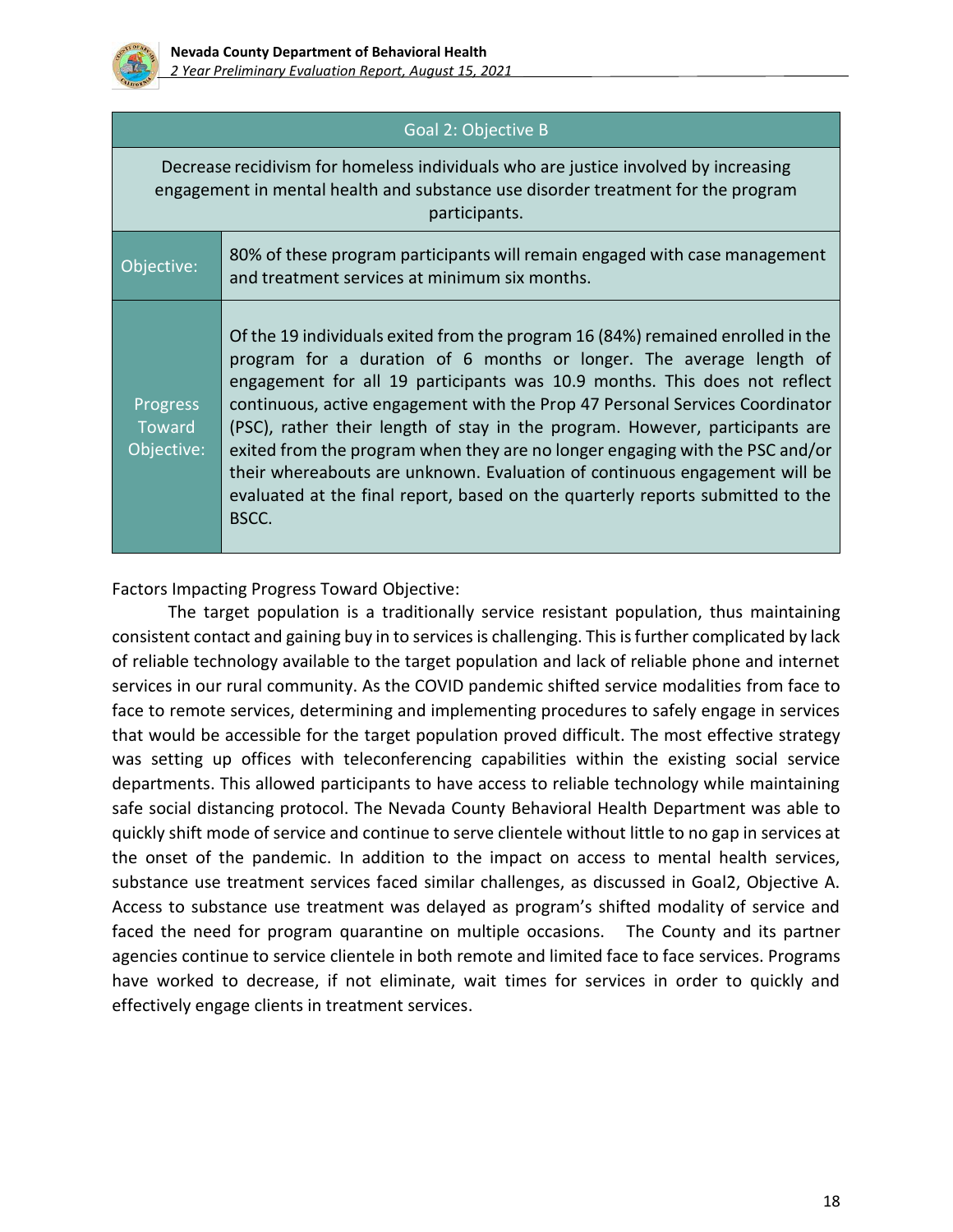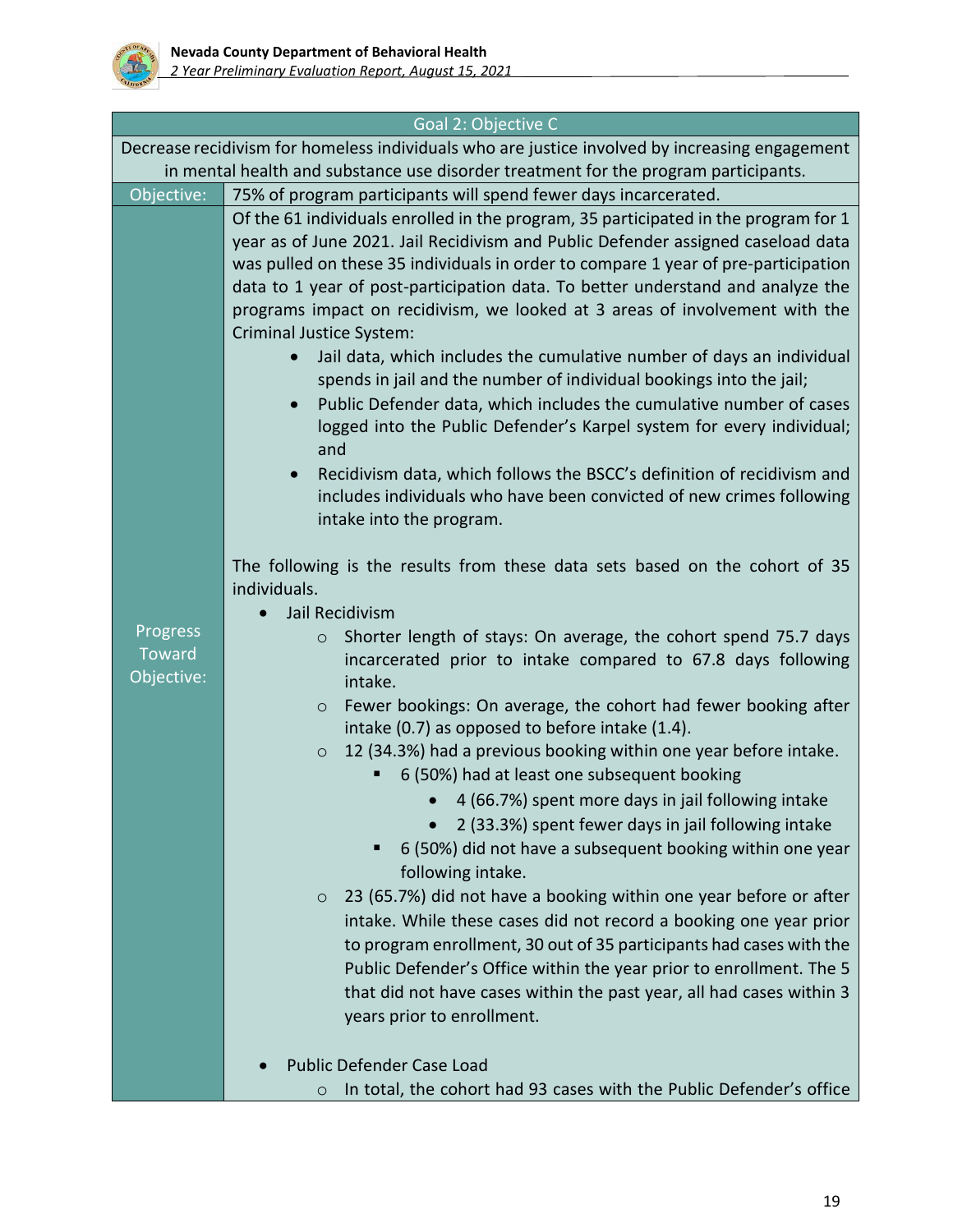

prior to intake, compared to 30 total cases following intake. This represents a 68% reduction in total cases in the year following Prop 47 Program intake for the cohort of 35 individuals.

o 71.43% of cohort participants reduced the number of cases accrued with the Public Defender's Office following intake. The below table compares individual data of the Prop 47 cohort related to total number of cases with the Public Defender's Office pre- and postintake.

|                                | Decrease in Cases | Increase in Cases | No Change |
|--------------------------------|-------------------|-------------------|-----------|
| Total Number<br>of Individuals | 25                |                   |           |
| % of Cohort                    | 71.43%            | 17.14%            | 11.43%    |

- Recidivism Data
	- o Of 61 enrolled program participants, 13 (21%) were convicted of new crimes between their enrollment date and June 2021, thus meeting the BSCC definition of recidivism.
	- o Of those who recidivated, the average amount of time from intake date to date of new conviction was 6 months.

Factors Impacting Progress Toward Objective:

It is because of the multifaced impacts of COVID that a broader look at the project's impact on the cohort population's involvement in the criminal justice system was taken. Rather than looking solely at new convictions, evaluations of other readily accessible data is being collected and evaluated including jail data and case load data from the Public Defender's Office.

While these results demonstrate a positive trend, it is difficult to determine or attribute causality to the changes due to the larger systemic changes as a result of the COVID-19 pandemic during the grant reporting period. As a result of the pandemic, changes occurred at every point of contact through the criminal justice system. Law enforcement adopted a cite and release policy for low level offenses, in order to keep individuals accused of low-level crimes out of the jail to maintain social distance and limit social contacts. This impacts length of stay in jail and number of bookings into the jail. The Jail adopted a book and release policy for low level offenses, in order to keep population levels low within the jail, impacting the number of days spent in jail. The court system shifted to operating through remote means, which created delay in trying cases. Felony cases, while still delayed, have been prioritized and misdemeanor cases have been pushed back on the calendar, resulting in delays to convictions, impacting recidivism data. The longest delays are for those awaiting competency determinations and/or a move from the jail to a state program following a competency determination through the courts.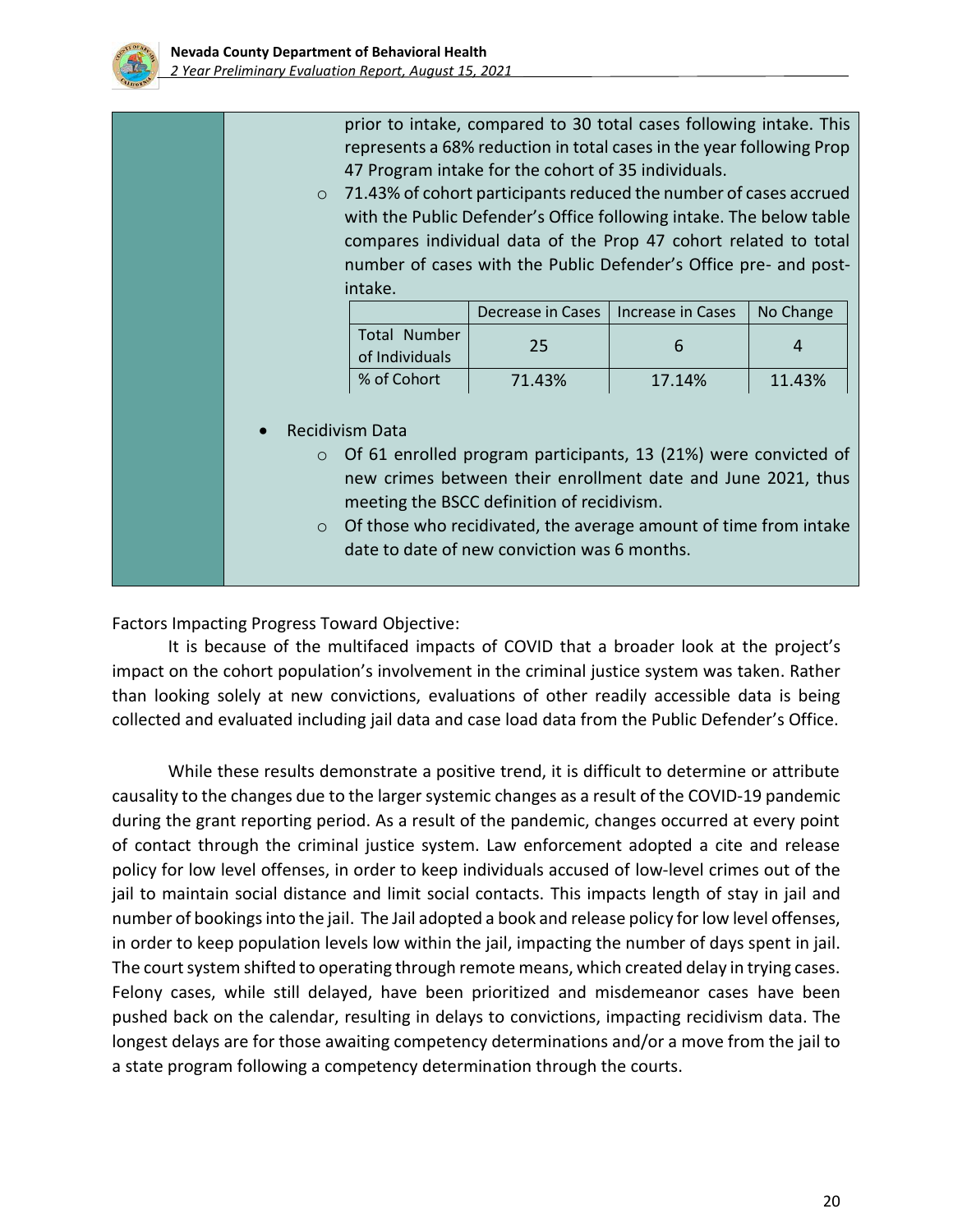

| Goal 3: Objective A                                  |                                                                                                                                                                                                                                                                                      |  |
|------------------------------------------------------|--------------------------------------------------------------------------------------------------------------------------------------------------------------------------------------------------------------------------------------------------------------------------------------|--|
| Increase housing stability for program participants. |                                                                                                                                                                                                                                                                                      |  |
| Objective:                                           | 50% of the 30 program participants will secure transitional or permanent<br>housing.                                                                                                                                                                                                 |  |
| Progress<br>Toward<br>Objective:                     | Of the 19 participants who have been exited from the program, 58% (11 people)<br>exited to a positive housing destination (per HUD definition). 42% (8 people)<br>exited and remained homeless. The average length of stay in the program for<br>these participants was 10.9 months. |  |

Factors Impacting Progress Toward Objective:

While the COVID-19 pandemic further limited access to permanent housing options, it did open funding and increased opportunities for emergency sheltering. Project RoomKey, Project Home Key, CARES funding, and FEMA funding provided new funding streams for housing and services. Highly vulnerable HOME Team clientele were able to be provided with long term stays in motels while being provided with intensive case management services. This shift increased consistent engagement between the clientele and HOME Team and the Prop 47 Personal Services Coordinator allowing for increased opportunity for rapport and trust building, with the goal of an increased willingness to participate in traditional services when provided the opportunity.

Additionally, Proposition 47 grant monies fund a master lease for a 4-6 bed transitional home in the community for homeless individuals with involvement in the criminal justice system. This master leased home is managed and supported by Advocates for the Mentally Ill Housing program. It operates as transitional, low barrier housing and has the capacity for 4 residents. The home has housed a total of 10 individuals since the start of the grant.

Despite access to permanent housing options being limited as a result of the condition of the housing marking during the COVID-19 pandemic, 58% of individuals exited from the program were exited to positive housing destinations during the grant period. 82% of these individuals secured housing outside of the county with the support of the Personal Services Coordinator and partnering programs. This outcome demonstrates the program's focus on securing stabile housing.

| Goal 3: Objective B                                  |                                                                                  |  |
|------------------------------------------------------|----------------------------------------------------------------------------------|--|
| Increase housing stability for program participants. |                                                                                  |  |
| Objective:                                           | 50% of program participants will secure or increase monthly income through       |  |
|                                                      | employment or mainstream benefit programs.                                       |  |
| Progress                                             | Of the 19 participants who have been exited from the program, 7 of 19 (37%)      |  |
| <b>Toward</b>                                        | reported an increase in income and/or benefits during their time enrolled in the |  |
| Objective:                                           | program.                                                                         |  |

Factors Impacting Progress Toward Objective:

The Nevada County Department of Social Services schedules an eligibility worker to go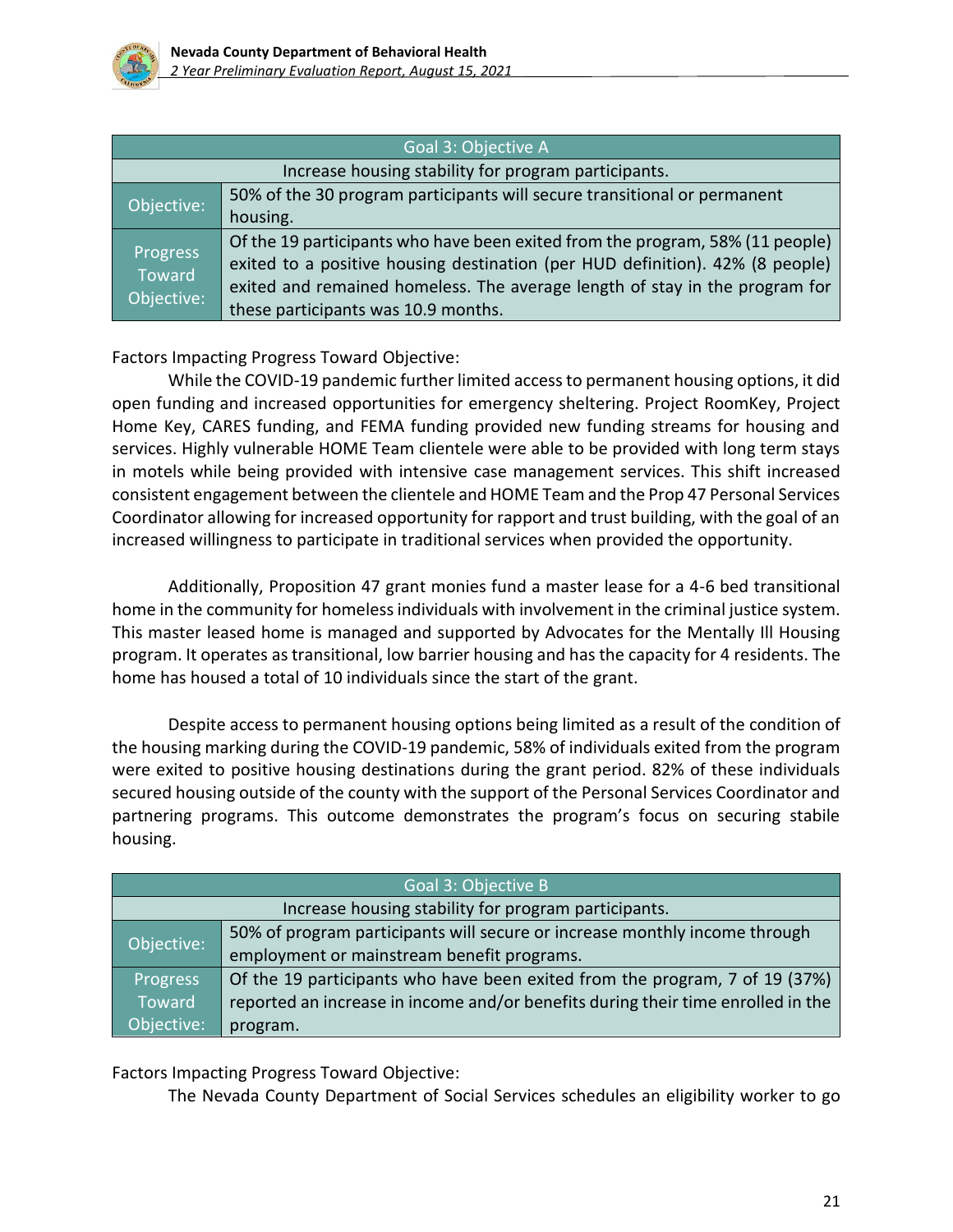

into the jail to provide services on a weekly basis. This eligibility worker provides benefit screening and application assistance for individuals while they are in custody. As a result of this process, many Prop 47 participants have been screened and started the application process for benefits prior to the intake into the program. The Personal Services Coordinator works with participants to follow through with the application process and assists them in meeting their personal goal of gaining employment if applicable.

## **Additional Accomplishments and Challenges**

The Following section discusses county wide efforts, projects, and challenges, that have had direct impact on the Proposition 47 target population.

### **Challenges, Barriers, and Solutions**

- **COVID-19 and State Stay and Home Orders**: The COVID-19 global pandemic impacted institutions and individuals across the globe in 2020. Below are a few specific examples of COVID-19 impacts on the target population and grant outcome goals.
	- Stay at home orders called for an increase in online based services, further limiting access to services for the target population as many individuals are lacking in access to technology and live in remote areas without cell phone reception or internet services.
	- Shelter in place orders limited residential program movement and shelter capacity, impacting access to services.
	- SUD program assessments and intakes were put on hold and slowed due to social distancing and program quarantines, creating backlogs of clients waiting for assessment and placement.
	- AMI Housing program intakes were delayed and limited due to program quarantines.
	- Private landlords were hesitant to rent and there was limited movement in the housing market, further limiting an already limited housing market.
	- The jail adapted a "book and release" policy for low level offenses, which impacts recidivism data. Additionally, the courts have delayed and continued many cases, which would also delay and impact recidivism data for future analysis.
- **Housing**: A key challenge in successfully housing program participants has been low housing inventory within the county. The County, the local Continuum of Care organization, and cities in Nevada County are actively working to address the affordable housing crisis that is facing, not just Nevada County, but the entire state of California.

Nevada County was awarded Project HomeKey Funding and has purchased a local hotel for renovation in order to provide an additional 22 units of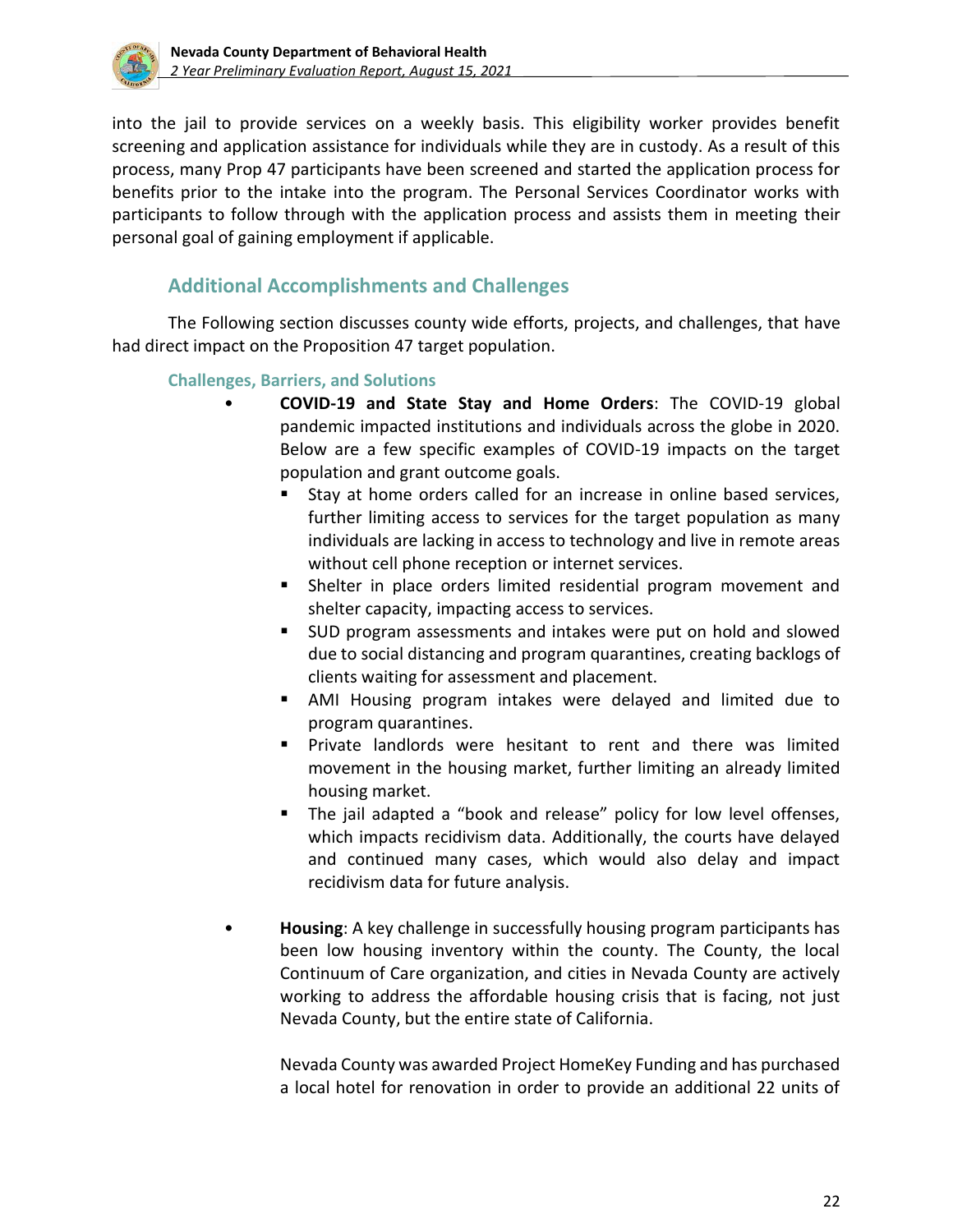

permanent housing for the county's homeless population. During renovations, 9 of the building's 18 units are being utilized for emergency housing.

In addition to Project HomeKey, Nevada County has four new affordable housing projects moving forward:

- The Brunswick Commons project in Grass Valley will provide 28-units of low-income housing (rent set at 30% of Nevada County's average median income) and 12-units of Permanent Supportive Housing (PSH) for chronically homeless individuals with severe mental illness who are receiving supportive services from the County's Department of Behavioral Health.
- The Cashin's Field project in Nevada City aims to create a community setting by providing the local workforce with 56 affordable long-term apartments.
- With No Place Like Home funding, Nevada County plans to remodel an existing county facility to double the units count at that facility from three to six units. These units would continue to serve as housing for Permanent Supportive Housing (PSH) for chronically homeless individuals with severe mental illness who are receiving supportive services from the County's Department of Behavioral Health.
- The Lone Oak Senior Apartments in Penn Valley is underway to bring 31 new units of affordable senior housing, including 24 one-bedroom, and 7 two-bedroom units. The project will house low-income seniors earning between 30-60% of the median income for Nevada County.
- **Maintaining Consistent Contact with Clients**: One barrier to consistency in services and contact is limitations in technology and connectivity in the area. Many of the rural areas in the county have little to no phone reception and/or internet connectivity. This can pose challenges to reaching clients or communicating with them in ways other than in-person. This issue has been compounded following the COVID-19 pandemic and subsequent shelter-in-place orders, as many services turned to an online platform in order to safely socially distance, further limiting accessibility to services for many individuals in the grant cohort. Nevada County Behavioral Health and other local agencies worked to help maintain accessibly of services by providing access to technology for service linkage at the facility.

#### **Key Accomplishments**

• **Stepping Up Initiative Participation**: The County participates in the Stepping Up Initiative which aims to better serve individuals with mental illness within the Criminal Justice System through identification and access to services. This Justice and Mental Health Collaborative includes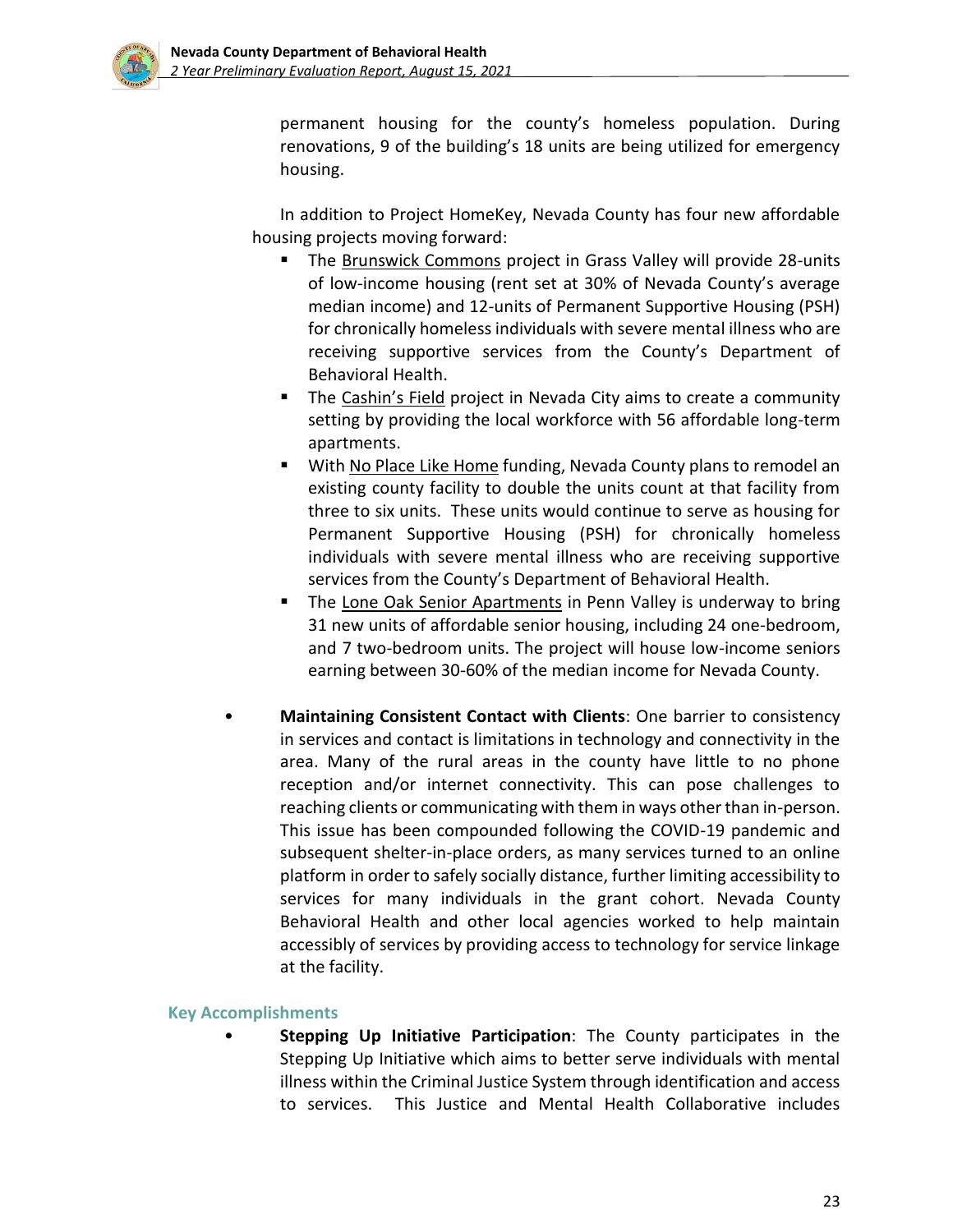representatives from the Behavioral Health Department, Probation, Public Defender, District Attorney, Sheriff Department, the Jail, and a contracted Program Data Analyst who meet monthly to review data, program impact, and policy with the goal of identifying needs within the local justice system to better serve the target population. The cohort has taken a deep dive into Sequential Intercept Mapping for those involved in the Criminal Justice System from earliest contact with law enforcement to post-release services, with the goal of identifying areas of impact and need in order to bolster programs where needed and better serve those with mental illness. This collaborative has been responsible for the implementation of a Brief Mental Health Screening for all individuals booked into the local jail and the creation and utilization of a Mental Health Diversion program within the local Court System. The target population for the Stepping Up Initiative has significant overlap with the population served by the Proposition 47 Grant. Thus, the gains made by this group impact those being served through Proposition grant funding.

- **Launching of Mobile Crisis Units in Collaboration with Law Enforcement**: In late October 2020 the Mobile Crisis Team, a collaboration between the Nevada County Sheriff's Office and Nevada County Behavioral Health, was launched. The team is staffed by a Sheriff Deputy and a therapist with the goal of jointly responding to calls related to mental health, substance use, or homelessness in order to de-escalate critical incidents and reduce rates of arrest and incarceration. The team will coordinate after incident referrals to services as appropriate.
- **Targeted Projects While Maintaining Core Services**: The HOME Team was called on to participated in several target projects related to serving the homeless population during 2020. Each of these projects went above and beyond the team's daily responsibilities to better meet specific needs within the community. The team was able to tackle these responsibilities while continuing to maintain core services for the individuals experiencing homelessness.
	- Sugarloaf: In the summer of 2020, the HOME Team partnered with a local grassroots organization and law enforcement for Operation Sugarloaf. This project aimed to move a small cohort of established, long term homeless encampments, comprised of about a dozen individuals, from city owned property on Sugarloaf Mountain and into hotels. The HOME Team provided intensive case management and housing navigation for this cohort in order to meet their immediate needs, while working to secure long term housing solutions for the group.
	- Hearth: Project Hearth utilized CARES ACT Funding to provide longer term motel stay (60+ days) for medically fragile and vulnerable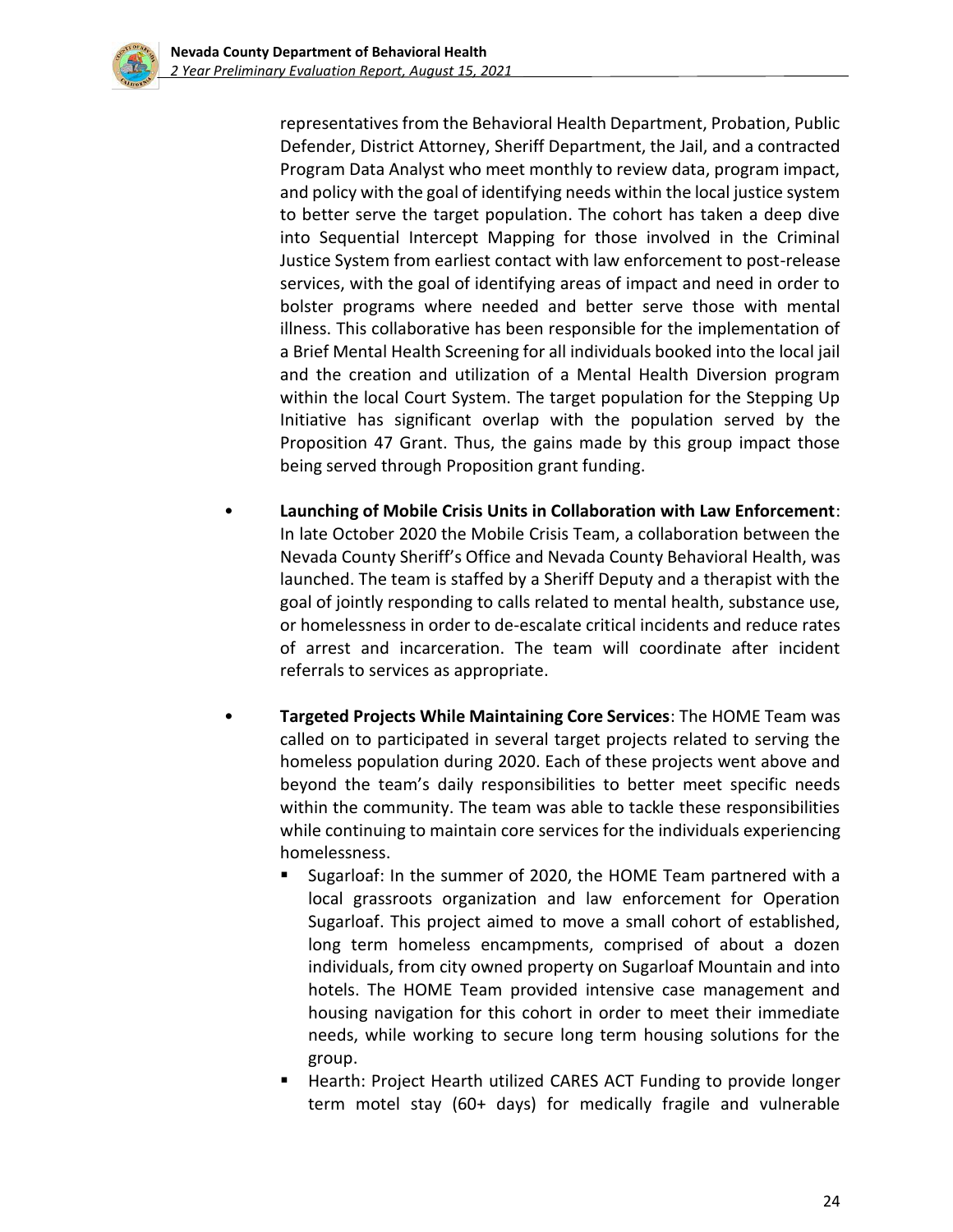homeless individuals during the COVID pandemic. The HOME Team provided case management, COVID symptom screening, and meals to those individuals staying in motels. This Project sunset in January 2021.

- HomeKey: In the fall of 2020 Nevada County purchased a local hotel with Project HomeKey funding. The hotel will be renovated for permanent supportive housing, however in the interim has been used for emergency housing. The HOME Team has been responsible for providing case management services and meal delivery for individuals staying in the hotel.
- **Collaboration:** The Proposition 47 Project involves a high level of collaboration between departments and providers. On the County side, the project involves collaboration between multiple departments: Behavioral Health, Housing and Community Services, Probation, Public Defender's Office, and the Sheriff's Department. Outside of the county collaborative partners include government agencies of local jurisdictions (Grass Valley and Nevada City Police, District Attorney's Office, Nevada County Court System) and nonprofit providers (Turning Point, Hospitality House Shelter, AMI Housing, SPIRIT peer empowerment, and multiple substance use providers). These collaborations continue into year three with better clarity of the project goals and working relationships in place to address data needs and coordination of systems to achieve program goals.
- **Homeless Management Information System (HMIS) and Inclusive Data**: During the 2020 calendar year, Prop 47 staff and evaluators, HOME Team staff, and several other county employees gained training and active HMIS licenses. This has allowed staff who work with individuals who are experiencing homelessness a singular location for data entry and storage. The goal of increased use of the HMIS system across systems is to provide a better continuity of care for individuals experiencing homelessness and to increase efficiency for program staff by preventing duplication of services and effort.
- **Providing staff training on data collection and Evidence Based Practices**: Nevada County facilitated training for key staff in Critical Time Intervention and Motivational Interviewing, as well as provided skill building workshops to strengthen existing skills and implement new trainings in Trauma Informed Care and Crisis Intervention. The County also provided technical support to ensure utilization of HMIS and the SPARS portal for data collection.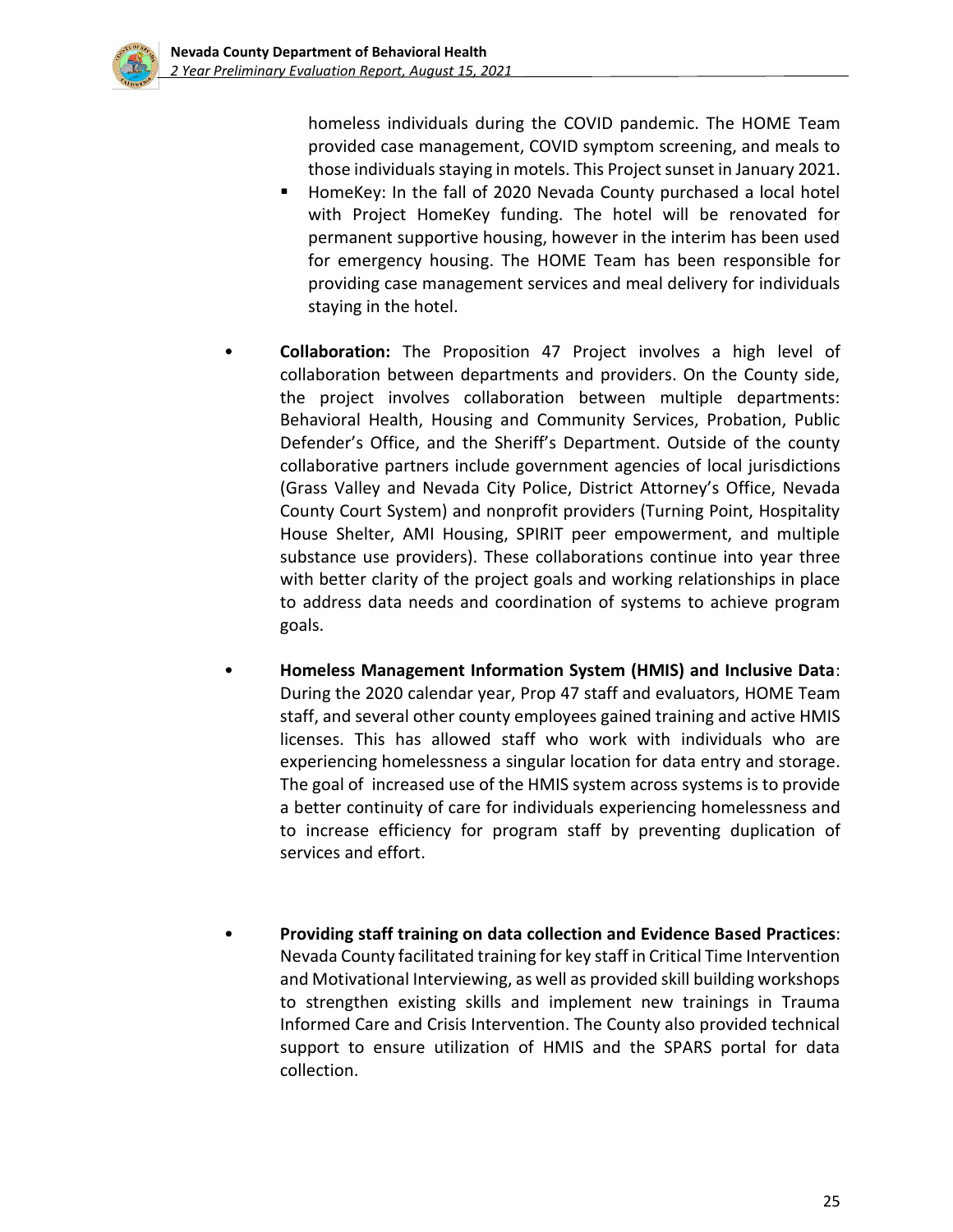

• **Continued Access to Services**: Nevada County Behavioral Health, the HOME Team, Prop 47 staff, the Public Defender's Office, and many community partners were able to maintain access to core services this past year during the COVID-19 pandemic. Providers worked to continue to provide quality, accessible services to the county's homeless population through access and linkage and case management services.

### **Looking Forward- Grant Year Three: The Final Year**

The Nevada County Board of Supervisors prioritization of homeless initiatives has opened the door for an increase in innovative programs to better serve the local population who are experiencing homelessness. As we move into year three of the grant, we look forward to strengthening existing services, as well new opportunities to provide for sustainability in continuing the work of the Prop 47 Grant Project goals and objectives. The Justice and Mental Health Collaborative will continue to identify and address areas of need within the local criminal justice system that deliver the greatest impact through the Sequential Intercept Mapping process. New housing developments will provide increase access to much needed permanent housing options in our community. The implementation of the Mobile Crisis Unit will provide much needed mental health expertise and intervention during law enforcement response to crisis calls. As we reflect on the year, we recognize the ability and endurance of both the individual's engaged in services and those providing services to both maintain moving forward providing for and engaging in core services and the flexibility to shift with the needs of the times during a global pandemic. We look forward to continuing to strengthen resolve and work toward meeting the needs of individuals who have historically been underserved within the continuum of the justice system within our community.